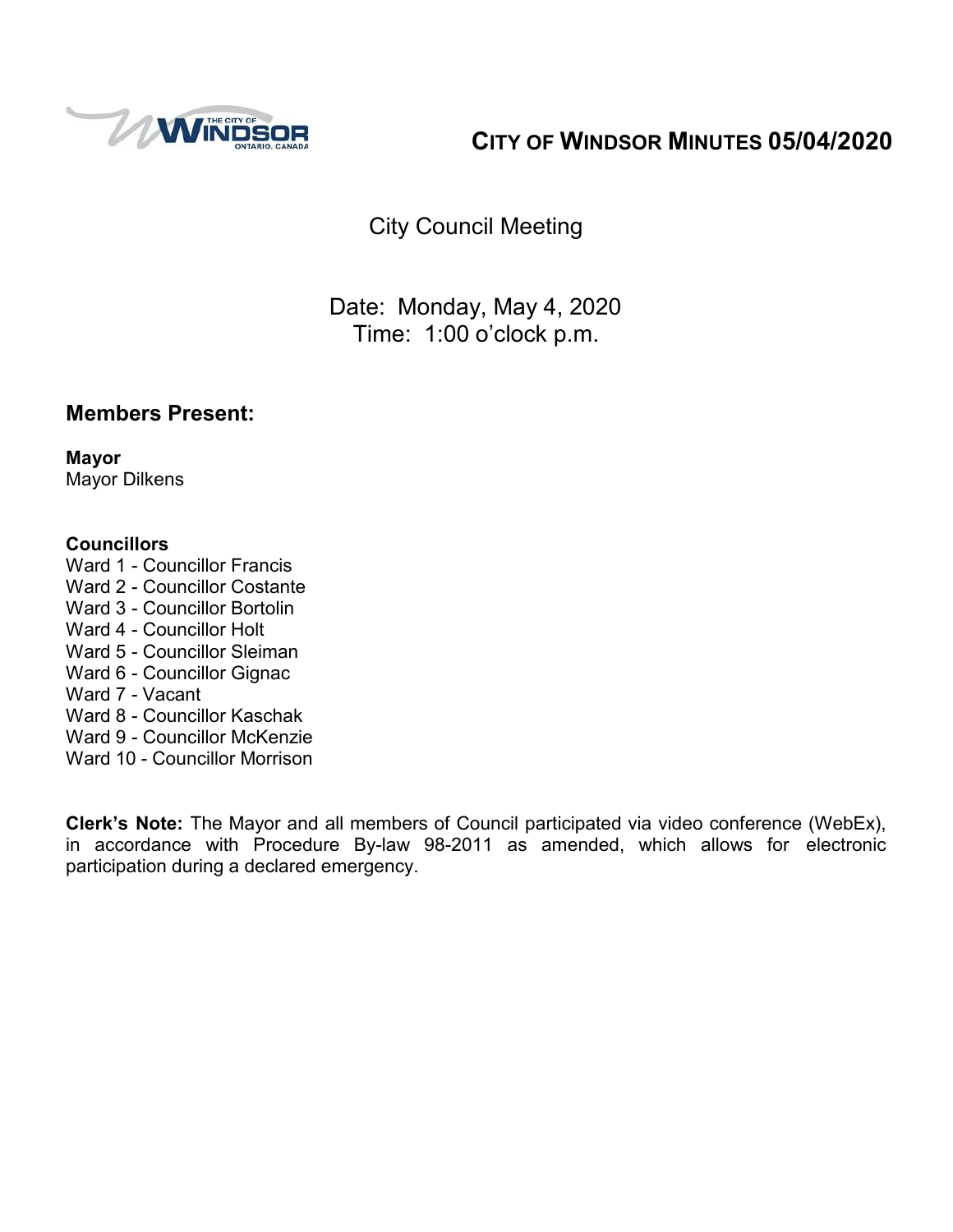## **2. CALL TO ORDER**

The Mayor calls the meeting to order at 1:08 o'clock p.m.

## **3. DISCLOSURE OF PECUNIARY INTEREST AND THE GENERAL NATURE THEREOF**

None disclosed.

## **4. ADOPTION OF THE MINUTES**

## **4.1. Adoption of the Special Meeting of Council minutes held March 17, 2020**

Moved by: Councillor Morrison Seconded by: Councillor Sleiman

That the minutes of the Special Meeting of Council held March 17, 2020 **BE ADOPTED** as presented. **Carried** 

Report Number: SCM 136/2020

#### **4.2. Adoption of the Special Meeting of Council minutes held March 24, 2020**

Moved by: Councillor Morrison Seconded by: Councillor Sleiman

That the minutes of the Special Meeting of Council held March 24, 2020 **BE ADOPTED** as presented. **Carried** 

Report Number: SCM 137/2020

#### **4.3. Adoption of the Special Meeting of Council minutes held March 25, 2020**

Moved by: Councillor Morrison Seconded by: Councillor Sleiman

That the minutes of the Special Meeting of Council held March 25, 2020 **BE ADOPTED** as presented. Carried.

Report Number: SCM 138/2020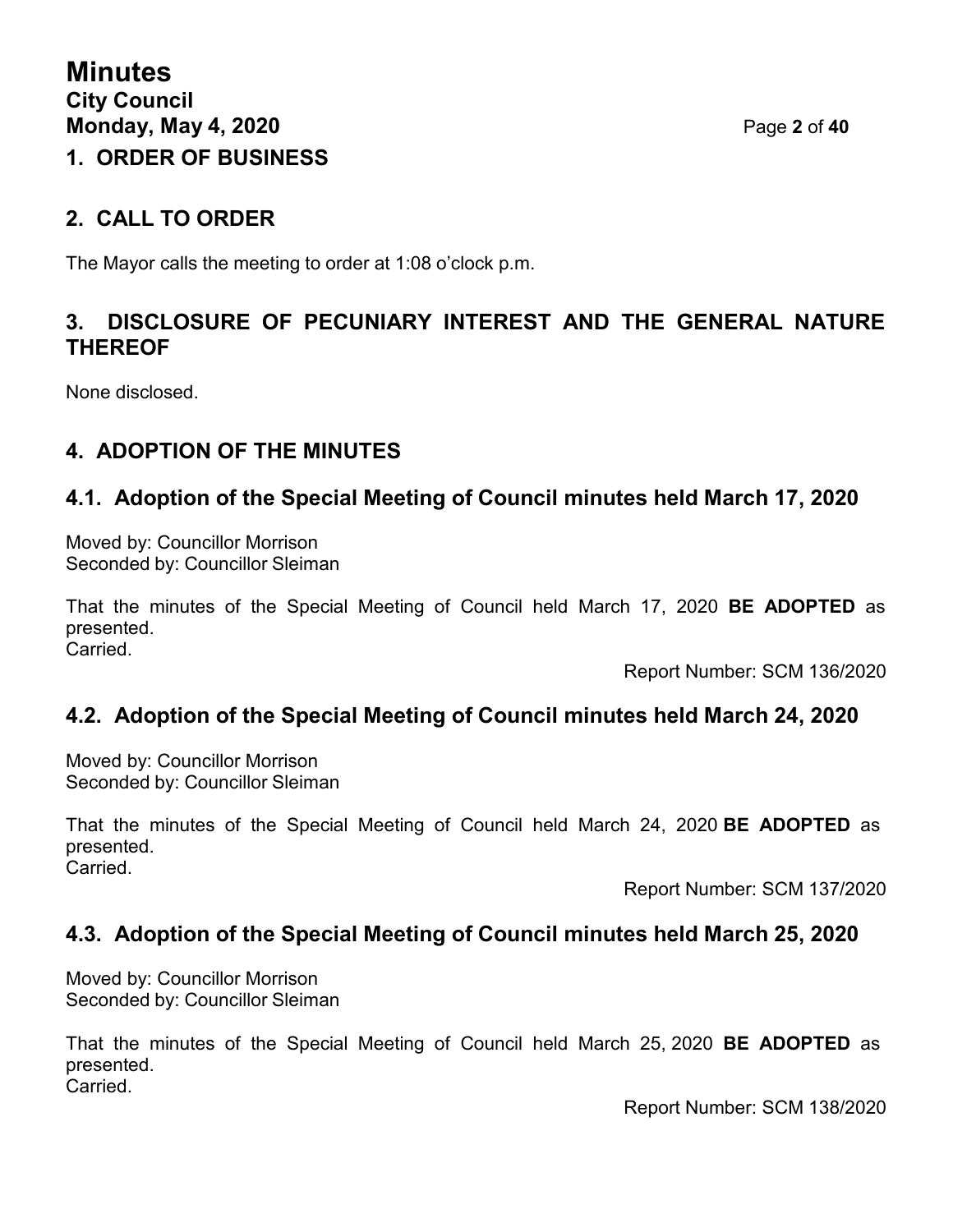# **Minutes City Council Monday, May 4, 2020** Page **3** of **40**

## **4.4. Adoption of the Special Meeting of Council minutes held April 1, 2020**

Moved by: Councillor Morrison Seconded by: Councillor Sleiman

That the minutes of the Special Meeting of Council held April 1, 2020 **BE ADOPTED** as presented. Carried.

Report Number: SCM 139/2020

#### **√CLERK'S CORRECTION\*\***

## **√4.5. Adoption of the Windsor City Council meeting minutes held March 2, 2020**

Moved by: Councillor Morrison Seconded by: Councillor Sleiman

That the minutes of the meeting of Council held March 2, 2020 **BE ADOPTED** as presented. Carried.

Report Number: SCM 121/2020√

## **5. NOTICE OF PROCLAMATIONS**

"Holocaust Remembrance Day" – May 3, 2020 "National Public Works Week - It Starts Here" – May 17-23, 2020 "Mental Health Month - Get Loud for Mental Health" – May 2020 "Canadian Mental Health Association – Mental Health Month" – May 2020

## **6. COMMITTEE OF THE WHOLE**

Moved by: Councillor Bortolin Seconded by: Councillor Costante

That Council do now rise and move into Committee of the Whole with the Mayor presiding for the purpose of dealing with:

(a) communication items;

- (b) consent agenda;
- (c) hearing requests for deferrals, referrals and/or withdrawals of any items of business;
- (d) hearing presentations and delegations;
- (e) consideration of business items;

(f) consideration of Committee reports:

(g) Report of Special In-Camera Meeting or other Committee as may be held prior to Council (if scheduled); and

(h) consideration of by-law 57-2020 through 73-2020 (inclusive). Carried.

## **7. COMMUNICATIONS INFORMATION PACKAGE**

## **7.1. Correspondence Monday, May 4, 2020**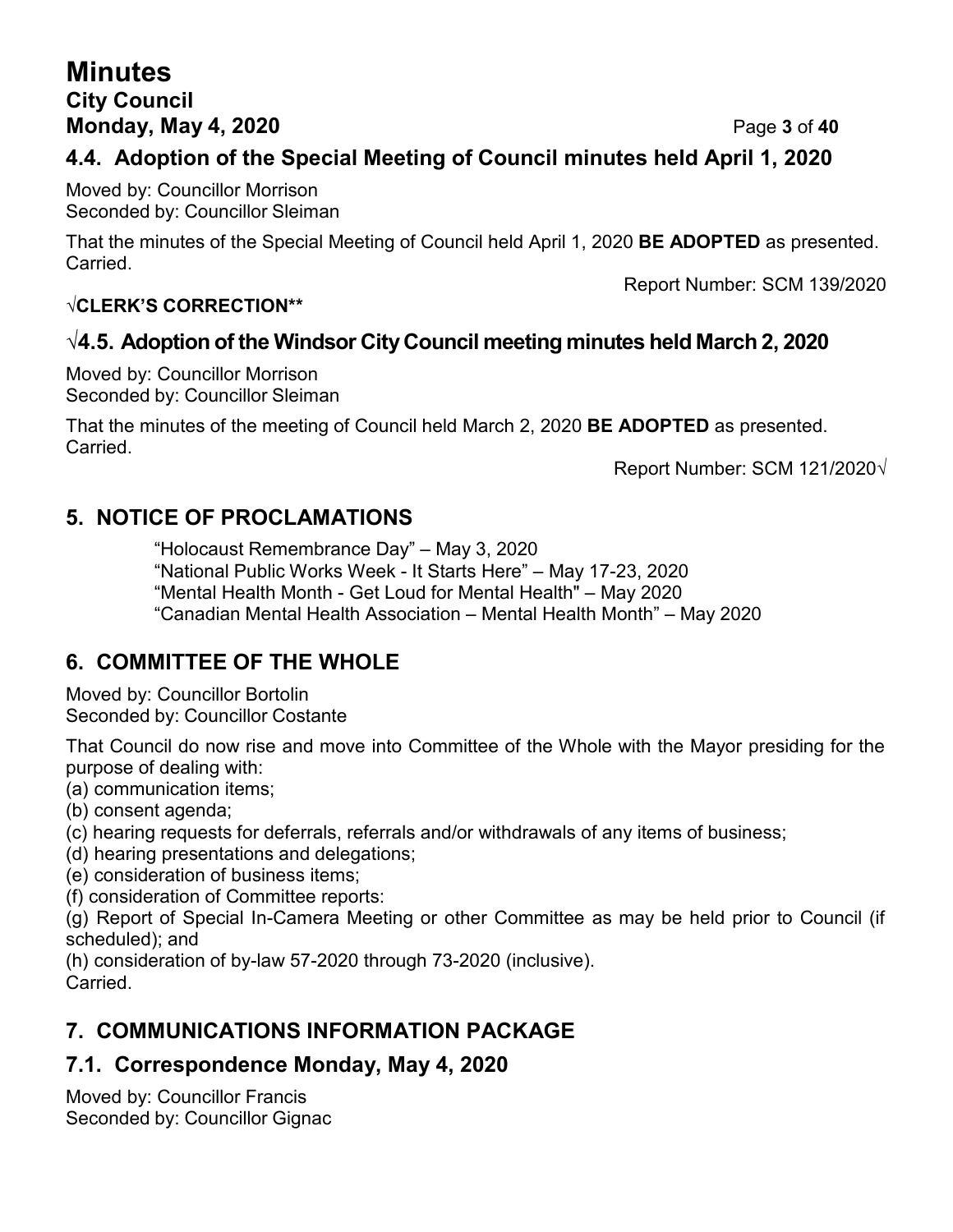# **Minutes City Council Monday, May 4, 2020** Page **4** of **40**

Decision Number: CR169/2020 That the following Communication Items 7.1.1 through 7.1.3 inclusive as set forth in the Council Agenda **BE REFERRED** as noted:

| No.   | Sender                                    | Subject                                                                                                                                                                                                                                                                                                                                        |  |
|-------|-------------------------------------------|------------------------------------------------------------------------------------------------------------------------------------------------------------------------------------------------------------------------------------------------------------------------------------------------------------------------------------------------|--|
| 7.1.1 | Office of the<br><b>Solicitor General</b> | On April 14, 2020, the Ontario government passed<br>the Coronavirus (COVID-19) Support and Protection<br>Act, which amends the Police Services Act to allow<br>the Solicitor General to prescribe a new deadline for<br>the completion and adoption of Community Safety<br>and Well-Being (CSWB) plans past January 1,<br>2021.                |  |
|       |                                           | <b>City Solicitor</b><br><b>Police Chief</b><br>SW/13731<br>Note & File                                                                                                                                                                                                                                                                        |  |
| 7.1.2 | Town of Tecumseh                          | Notice of the passing of a zoning by-law<br>amendment for area of land situated southeast of<br>the Tecumseh Road/Southfield Drive intersection<br>(11873 and 11917 Tecumseh Road) by the<br>Corporation of the Town of Tecumseh under<br>Section 34 of the Planning Act, R.S.O. 1990<br><b>City Solicitor</b><br><b>City Planner</b><br>Z2020 |  |
|       |                                           | Note & File                                                                                                                                                                                                                                                                                                                                    |  |
| 7.1.3 | Manager of Urban<br>Design                | Site Plan Approval, St. Clair College of Applied Arts<br>and Technology, 2000 Talbot Rd. W., Proposed<br>new centre of business building<br>ZS/13798                                                                                                                                                                                           |  |
|       |                                           | Note & File                                                                                                                                                                                                                                                                                                                                    |  |

Carried.

Report Number: CMC 7/2020

# **7.2. Animal Welfare - City Wide**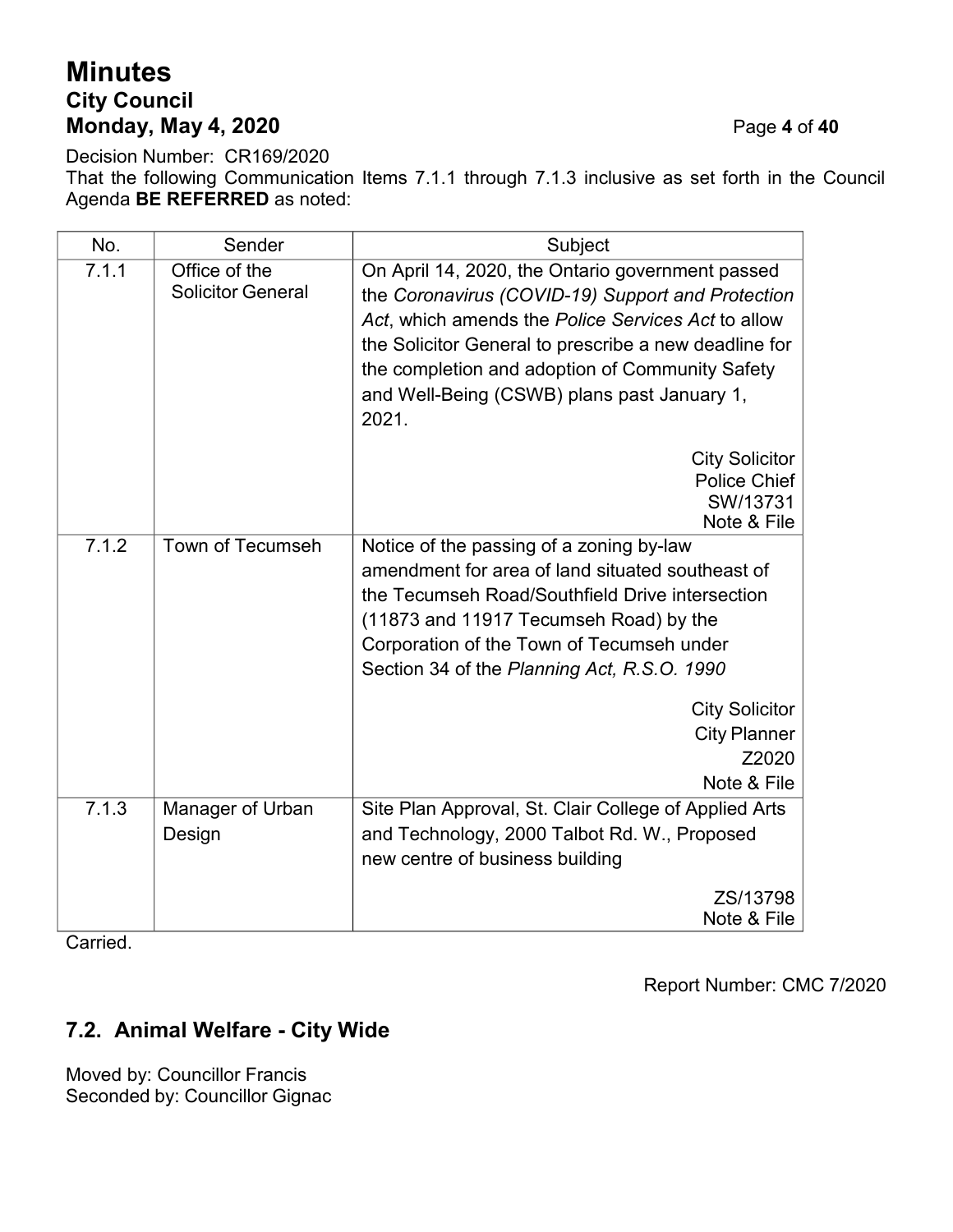## **Minutes City Council Monday, May 4, 2020** Page **5** of **40**

Decision Number: CR170/2020 That the report of the Corporate Policy Coordinator dated February 18, 2020 entitled "Animal Welfare – City Wide" **BE RECEIVED**. Carried.

Report Number: C 31/2020 Clerk's File: MH/9496

### **7.3. Council Question CQ 26/2019 - Noise By-laws - City wide**

Moved by: Councillor Gignac Seconded by: Councillor Bortolin

Decision Number: CR171/2020

That the report of the City Solicitor dated February 26, 2020 entitled "Council Question CQ26/2019 – Noise By-laws" **BE RECEIVED** for information; and further,

That administration, in response to the issue of excessive vehicle noise, **BE DIRECTED** to **AMEND** the City of Windsor's Noise By-law #6716 being a by-law respecting the emission of sounds, in order for the by-law to reflect the recent changes made by the City of Toronto to their noise bylaws; and further,

That By-law Enforcement and Windsor Police Service **BE REQUESTED** to undertake regular community blitzes to educate the community and enforce these changes. Carried.

Report Number: C 34/2020 Clerk's File: GM2020

#### **7.4. Results of the 2019 Tax Sale proceedings and the proposed 2020 Tax Sale process - City Wide**

Moved by: Councillor Francis Seconded by: Councillor Gignac

Decision Number: CR172/2020 That City Council **RECEIVE** the information regarding the 2019 Tax Sale and 2020 Tax Sale plan for information. **Carried** 

> Report Number: C 30/2020 Clerk's File: AF2020

#### **7.5. Your Quick Gateway (Windsor) Inc. 3rd Quarter 2019 Financial Statements - City Wide**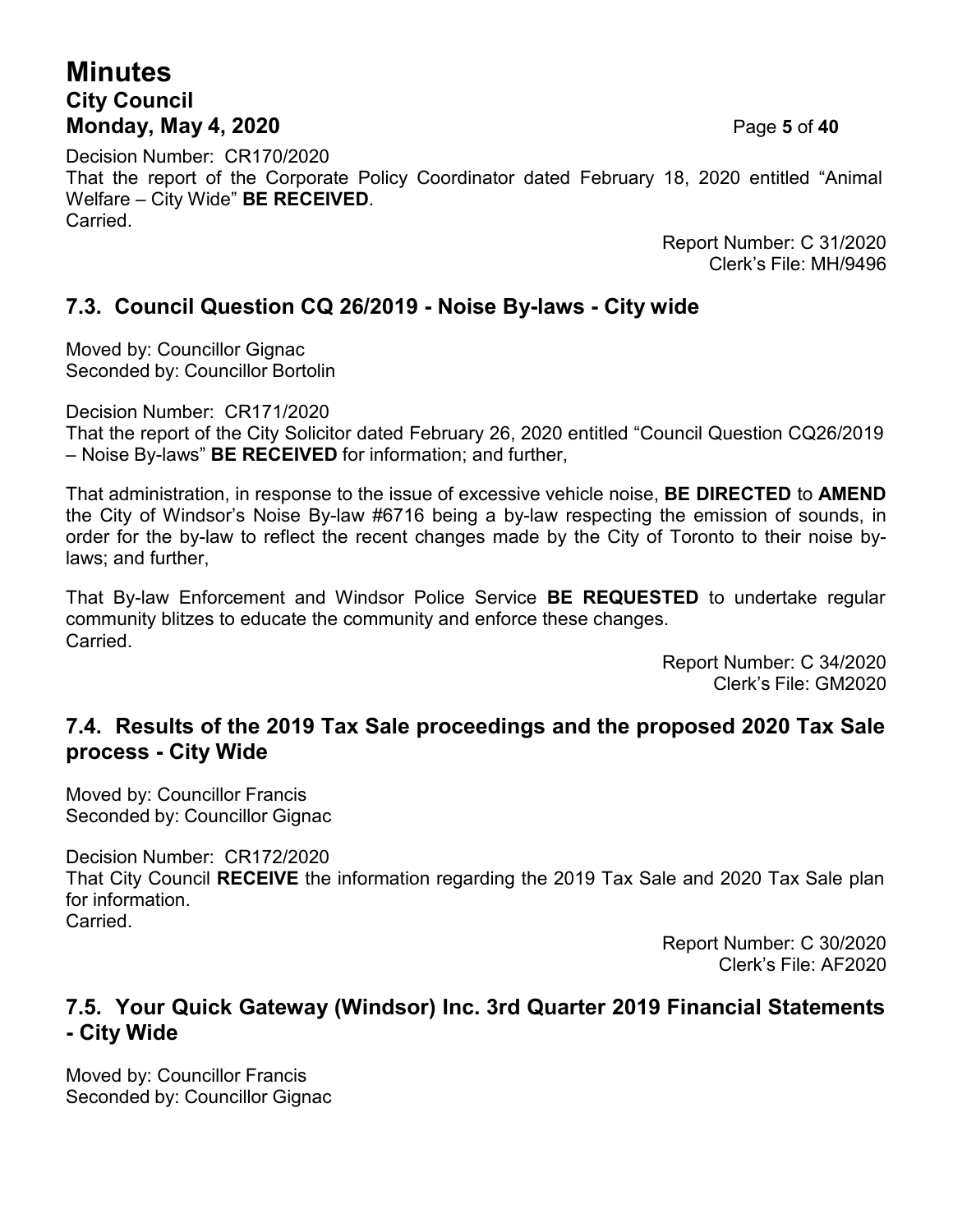# **Minutes City Council Monday, May 4, 2020** Page **6** of **40**

Decision Number: CR173/2020 That City Council RECEIVE for information, the Your Quick Gateway (Windsor) Inc. 3<sup>rd</sup> Quarter 2019 Financial Statements. Carried.

Report Number: C 42/2020 Clerk's File: APM/9795

#### **7.6. PC Maintenance/Support Transfer for 2019 Related Expenses - City Wide**

Moved by: Councillor Francis Seconded by: Councillor Gignac

#### Decision Number: CR174/2020

That City Council **RECEIVE** for information this report confirming that \$813,832 was transferred from the PC Maintenance/Support Reserve Fund 177 to the operating account Dept Id. 0125413 (Product 5006) for eligible 2019 expenses related to supporting the corporate computer systems in compliance with the PC Maintenance and Support Reserve Fund plan adopted by City Council in 2005 (CR783/2005) and in compliance with the method of reporting as adopted by City Council in 2007 (CR52/2007). Carried.

> Report Number: C 41/2020 Clerk's File: SI2020

#### **7.7. Pay As You Go Transfer (PAYG) for Eligible 2019 Computer Equipment - City Wide**

Moved by: Councillor Francis Seconded by: Councillor Gignac

#### Decision Number: CR175/2020

That City Council **RECEIVE** for information this report confirming that \$1,418,420 was transferred from the Pay As You Go (PAYG) Leasing Reserve Fund 170 to the operating account Dept. ID 0125413 in 2019 for eligible 2019 computer, server and network related expenses in compliance with the Pay as You Go Plan adopted by City Council in 2002 (B42-2002 and B43-2002) and consistent with the ongoing reporting requirements previously adopted by City Council. Carried.

> Report Number: C 39/2020 Clerk's File: SI2020

## **7.8. Pay As You Go (PAYG) Transfer for Eligible 2019 Computer Equipment Related Expenses - Windsor Police Service (WPS) - City Wide**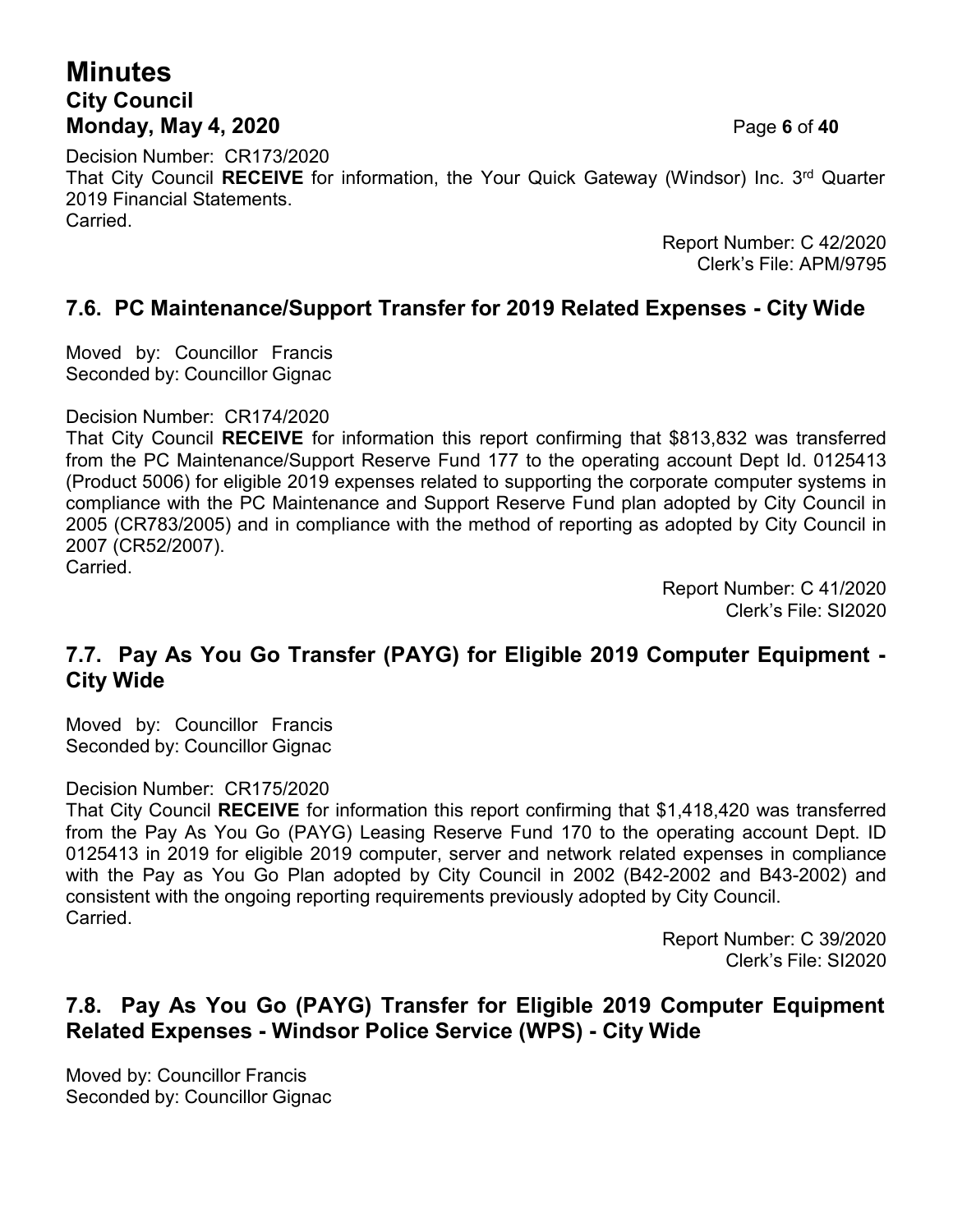# **Minutes City Council Monday, May 4, 2020** Page **7** of **40**

Decision Number: CR176/2020

That in compliance with CR 139/2015, City Council **RECEIVE** for information this report confirming that an amount of \$144,180.16 was transferred from the Pay As You Go (PAYG) Leasing Reserve Fund 170 to the Windsor Police Service operating account Dept. ID 0192616, Class Code 18084, for eligible 2019 computer, printer, phone system upgrades, server and network related expenses. **Carried** 

> Report Number: CM 10/2020 Clerk's File: SI2020

#### **7.9. 2019 Year End Risk Management Report - City Wide**

Moved by: Councillor Francis Seconded by: Councillor Gignac

Decision Number: CR177/2020

That Council **RECEIVES** the report titled 2019 Year End Risk Management Report for information. **Carried** 

Report Number: C 70/2020 Clerk's File: AL2020

#### **8. CONSENT AGENDA**

#### **8.2. A By-Law for the Construction of Curbs and Gutter and Boulevard Restoration on California Avenue from Norfolk Street to Pulford Street as a Local Improvement - Ward 1**

Moved by: Councillor Sleiman Seconded by: Councillor Kaschak

Decision Number: CR179/2020

That Council **ADOPT** By-law 70-2020 for the construction of curbs and gutters and boulevard restoration on California Avenue from Norfolk Street to Pulford Street as a Local Improvement in accordance with Section 5 of Ontario Regulation 586/06, made under *Municipal Act 2001*. Carried.

> Report Number: C 72/2020 Clerk's File: SW2020

#### **8.3. Mayor, Councillors and Appointees Statement of Remuneration and Expenses for 2019**

Moved by: Councillor Sleiman Seconded by: Councillor Kaschak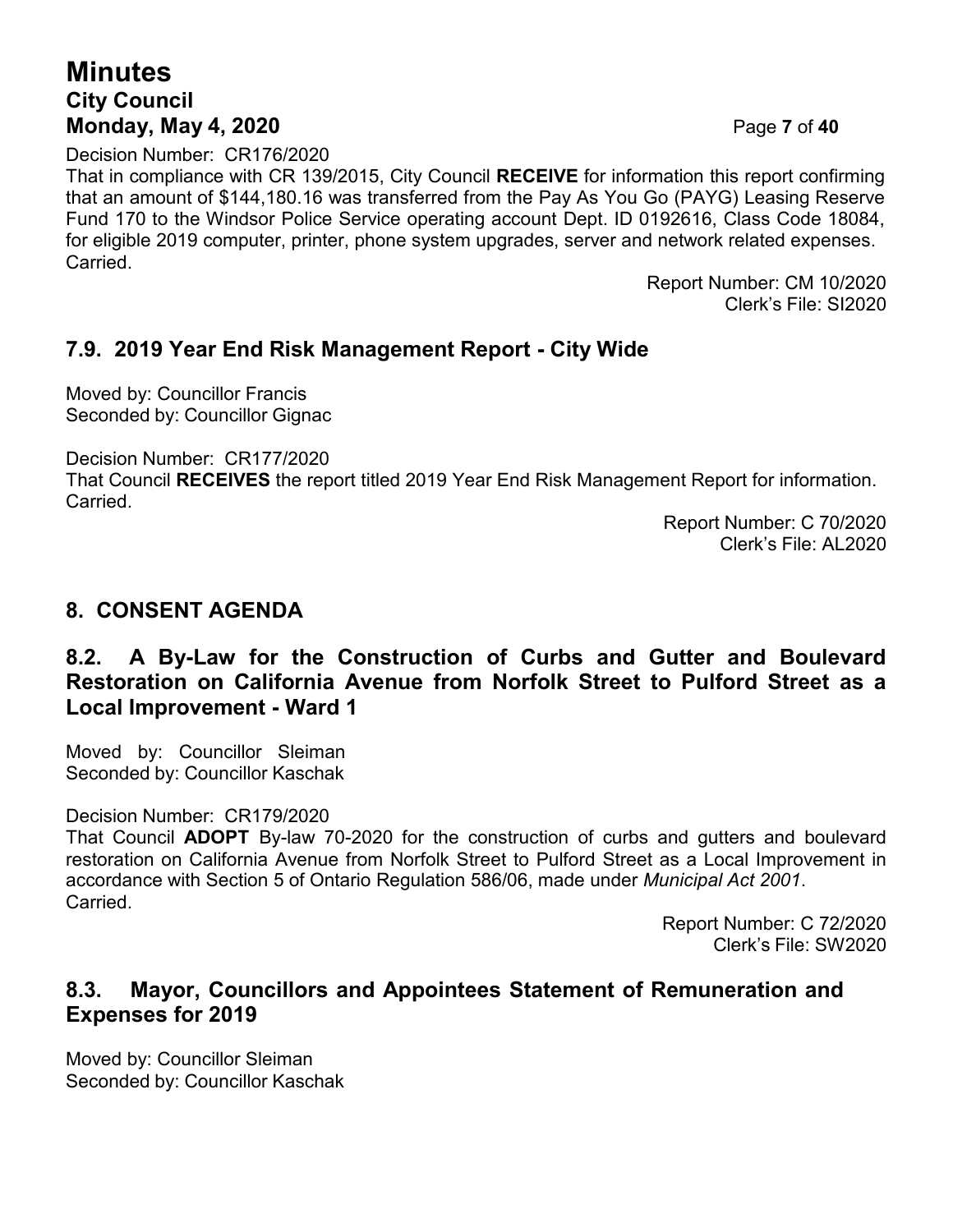## **Minutes City Council Monday, May 4, 2020** Page **8** of **40**

Decision Number: CR180/2020

That the report of the City Treasurer regarding the Mayor, Councillors and Appointees 2019 Statement of Remuneration and Expenses **BE RECEIVED** for information; and,

That consistent with Council's direction as per CR 632/2018 that City Council **REAFFIRM** the formation of a five-member, independent Council Compensation Review Committee, along with the terms of reference for the Committee, attached hereto as Appendix F to this report; and,

That the City Clerk **BE DIRECTED** to advertise for the purpose of soliciting interested community representatives on the citizen panel of the Council Compensation Review Committee. Carried.

> Report Number: C 40/2020 Clerk's File: ACO/7090

#### **8.4. Departmental Service Targets - 311 Requests for Service City Wide**

Moved by: Councillor Sleiman Seconded by: Councillor Kaschak

Decision Number: CR181/2020

That City Council **APPROVE** the departmental service level targets for service requests received through 311 as identified in Appendix A – 311 Requests Service Level Target Summary of Departmental Statistics for a period of 2 years 2020-2021; and,

That the Chief Administrative Officer **BE AUTHORIZED** to approve service level targets for any new Service Requests created during the two years. Carried.

> Report Number: C 35/2020 Clerk's File: GM/7755

#### **8.5. Update to Corporate Accounts Receivable Policy & Accounts Receivable Collections Policy**

Moved by: Councillor Sleiman Seconded by: Councillor Kaschak

Decision Number: CR182/2020

That City Council **APPROVE** the updated Corporate Accounts Receivable Policy, attached as Appendix A to this report; and,

That City Council **APPROVE** the updated Accounts Receivable (AR) Collections Policy, attached as Appendix B to this report; and,

That Administration **BE DIRECTED** to amend the related Procedures and Forms as necessary, to facilitate compliance with the amended policy. Carried.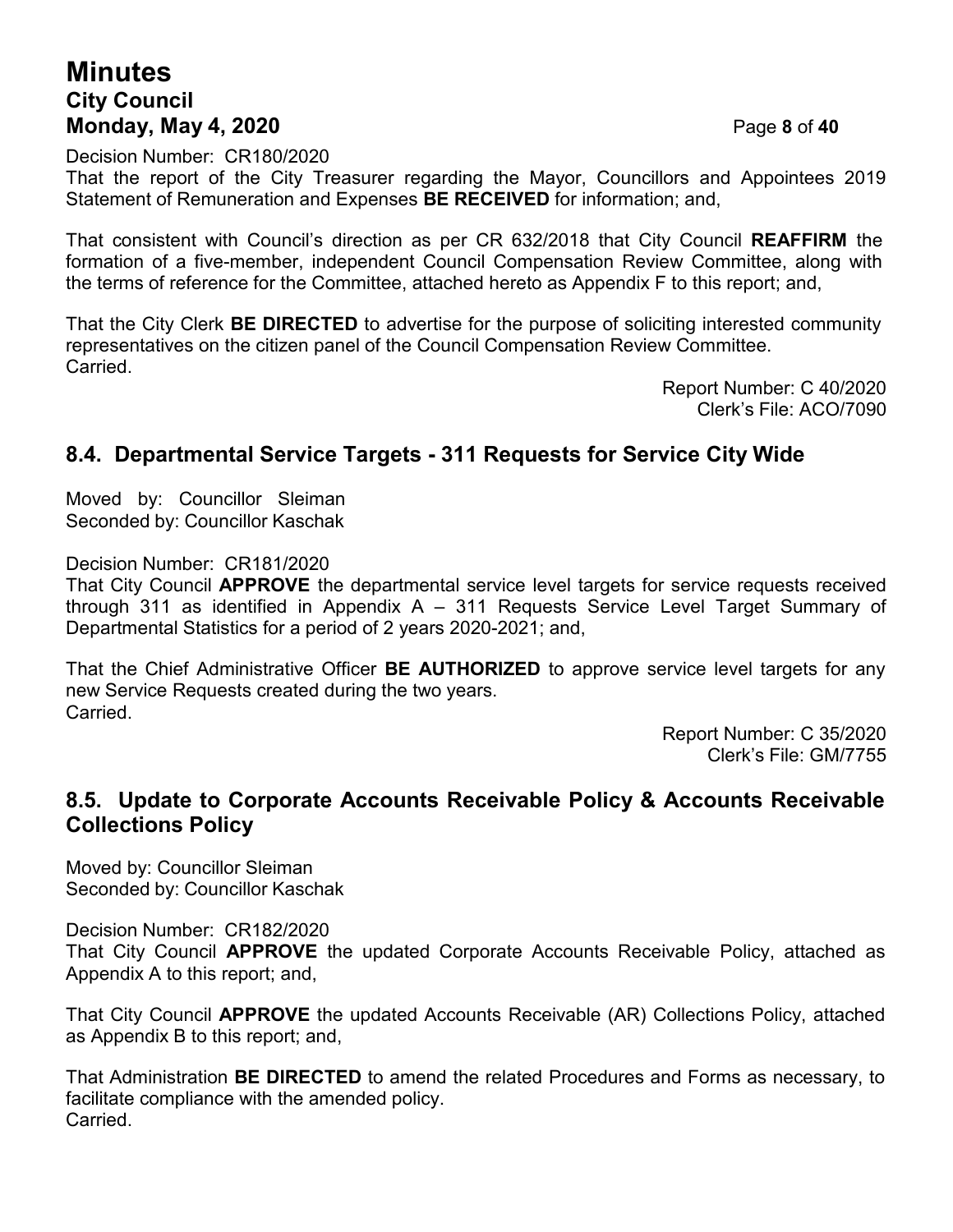**Minutes City Council Monday, May 4, 2020** Page **9** of **40**

Report Number: C 50/2020 Clerk's File: AF2020

#### **8.6. Provisional By Law for Repair and Improvement to the Broadway Drain and Abandonment of the Healy Drain - Ward 1**

Moved by: Councillor Sleiman Seconded by: Councillor Kaschak

Decision Number: CR183/2020

- I. That City Council **ADOPT** the drainage report completed by Landmark Engineers Inc., dated January 16, 2020 (attached), for the Repair and Improvement of the Broadway and Healy Drains by giving first and second readings to Provisional By-law 71-2020 in accordance with Section 45 of the *Ontario Drainage Act*.
- II. That Council **DIRECT** the City Solicitor to prepare a By-law to abandon the Healy Drain and the upper part of the Broadway Drain as shown on attached Drawing C-3558 under Section 84 of the *Drainage Act*.

Carried.

Report Number: C 73/2019 Clerk's File: SW2020

#### **8.7. Appointment of Drainage Engineer - 5th Concession Drain**

Moved by: Councillor Sleiman Seconded by: Councillor Kaschak

Decision Number: CR184/2020

That the firm of R.C. Spencer Associates Inc. **BE APPOINTED** as Drainage Engineer to prepare a Drainage Report under Section 78 of the *Drainage Act* for improvements to the 5th Concession Drain.

Carried.

Report Number: C 33/2020 Clerk's File: SW2020

#### **8.12. By-Laws 25-2010 and 4921 Review**

Moved by: Councillor Sleiman Seconded by: Councillor Kaschak

Decision Number: CR189/2020 ETPS 742

That City Council **ADOPT** recommended housekeeping updates to By-Laws 25-2010 and 4921, and that three readings of the respective By-law amendments be considered at a future meeting of City Council.

Carried.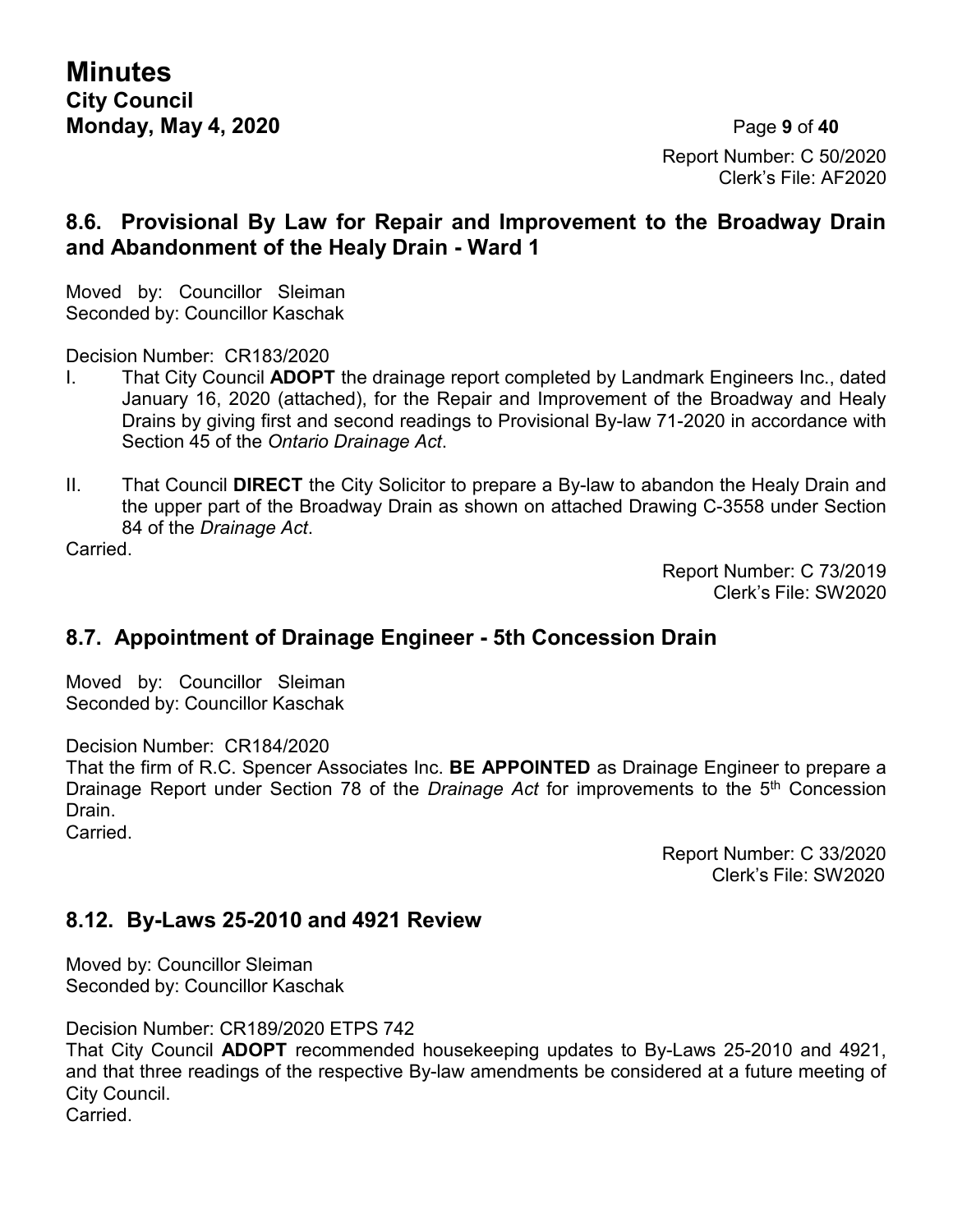**Monday, May 4, 2020** Page **10** of **40** Report Number: SCM 71/2020 & S 2/2020 Clerk's File: AB2020

#### **8.13. Melbourne Road - On-Street Parking Modification - Ward: 2**

Moved by: Councillor Sleiman Seconded by: Councillor Kaschak

Decision Number: CR190/2020 ETPS 744

That the petition to modify parking signage on the 2800 block of Melbourne Road **BE APPROVED**; and,

That parking **BE PERMITTED** on Melbourne Road – Harrison Avenue to the easterly property line of 2825 Melbourne Road-South Side; and,

That the necessary changes **BE MADE** to the City of Windsor Parking By-law 9023. Carried.

Councillor Holt voting nay.

Report Number: SCM 73/2020 & S 19/2020 Clerk's File: ST2020

#### **8.15. Tabling of the Draft Climate Change Adaptation, Degrees of Change - City Wide**

Moved by: Councillor Sleiman Seconded by: Councillor Kaschak

Decision Number: CR192/2020 ETPS 746 CR628/2019 ETPS 725 That the DRAFT Climate Change Adaptation, *Degrees of Change* (Appendix A), **BE RECEIVED** for information. **Carried** 

> Report Number: SCM 75/2020 & S 212/2019 Clerk's File: EI/10822

#### **8.16. Report No. 22 of the Community Public Art Advisory Committee - Martyr's Monument**

Moved by: Councillor Sleiman Seconded by: Councillor Kaschak

Decision Number: CR193/2020 CSPS 108

That Report No. 22 of the Community Public Art Advisory Committee indicating:

That the request by the Bangladesh Canada Association of Windsor-Essex to erect a "Martyrs Monument" whose significance carries the glorious history of the language movement held in Bangladesh in 1952 where people sacrificed their lives to keep their mother tongue BE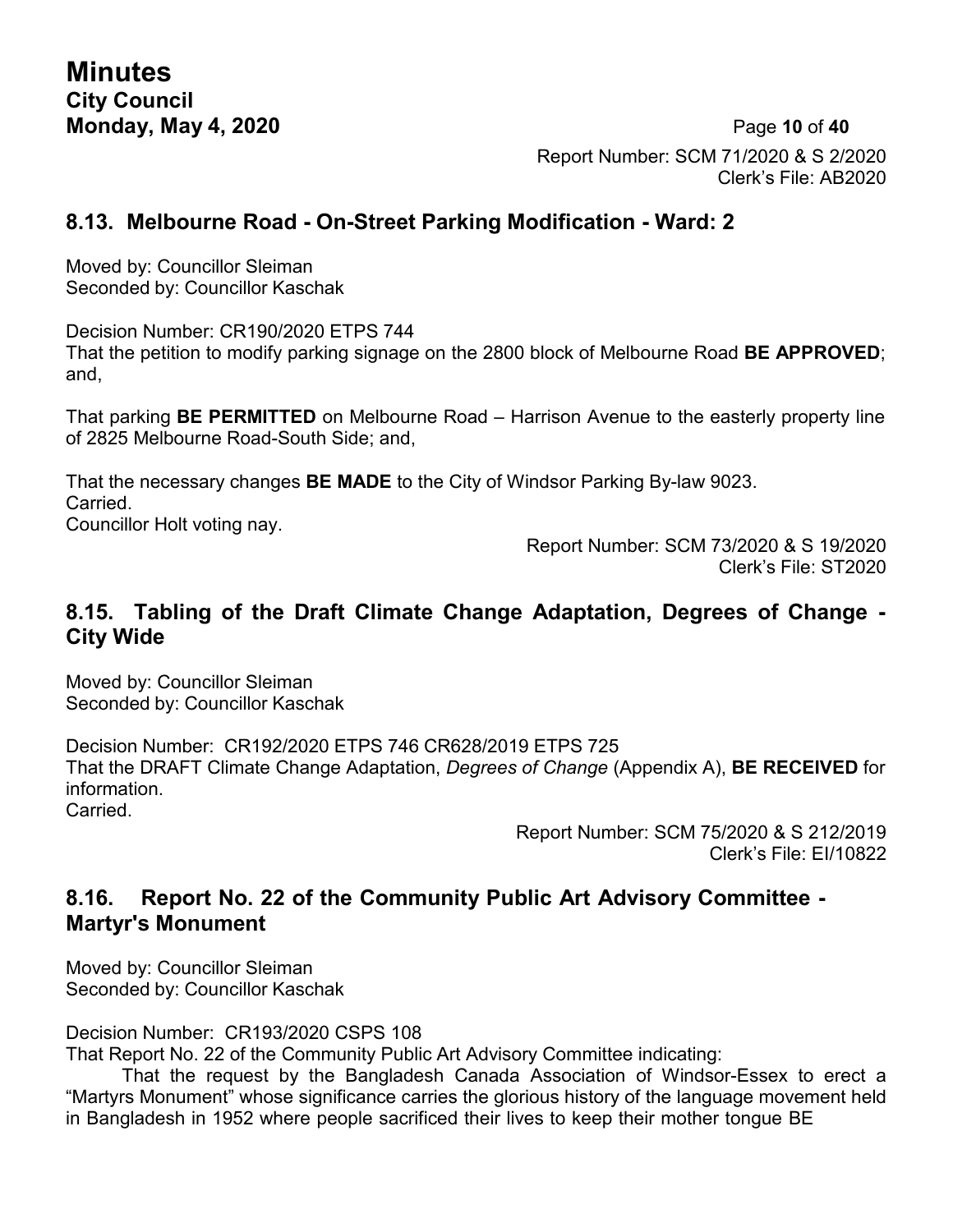# **Minutes City Council Monday, May 4, 2020** Page **11** of **40**

APPROVED subject to the acquisition of full funding for the monument by the applicant and further, that Administration will work with the applicant to locate a suitable location for the monument **BE APPROVED**. Carried.

> Report Number: SCM 89/2020 & SCM 25/2020 Clerk's File: MB2020

## **8.17. City of Windsor Lancaster Bomber FM212 Progress Report for 2019**

Moved by: Councillor Sleiman Seconded by: Councillor Kaschak

Decision Number: CR194/2020 CSPS 109

That the annual progress report on the Lancaster Bomber FM212 provided by the Manager of Cultural Affairs **BE RECEIVED** for information. **Carried** 

> Report Number: SCM 90/2020 & S 32/2020 Clerk's File: APR/1699

#### **8.18. The Boer War Monument Repairs**

Moved by: Councillor Sleiman Seconded by: Councillor Kaschak

Decision Number: CR195/2020 CSPS 110

That the report from the Manager of Cultural Affairs on the Request to Utilize Pre-committed Funds to complete the needed repairs of the Boer War Monument **BE RECEIVED**; and further,

That \$150,000 **BE APPROVED** as a pre-commitment of funds from the years 2022, 2023, from the Capital project account: Monument Maintenance #REC-001-18; and further,

That up to \$105,000 **BE APPROVED** as a pre-commitment of funds from the year 2023 from Capital Project PFO-005-19 – Parks Service and Infrastructure for the repair of the Boer War Monument which was approved in principle in the 2020 Capital Budget; and,

That the Chief Administrative Officer and City Clerk **BE AUTHORIZED** to sign a contract with the Heritage Architect and any related agreements not to exceed the total capital funding for the project in the amount of \$255,000 which includes the above mentioned accounts satisfactory in form to the City Solicitor, in technical content to the Corporate Leader of Parks, Recreation & Culture and Facilities and in financial content to the City Treasurer and Chief Financial Officer. Carried.

> Report Number: SCM 91/2020 & S 109/2019 Clerk's File: SR/13529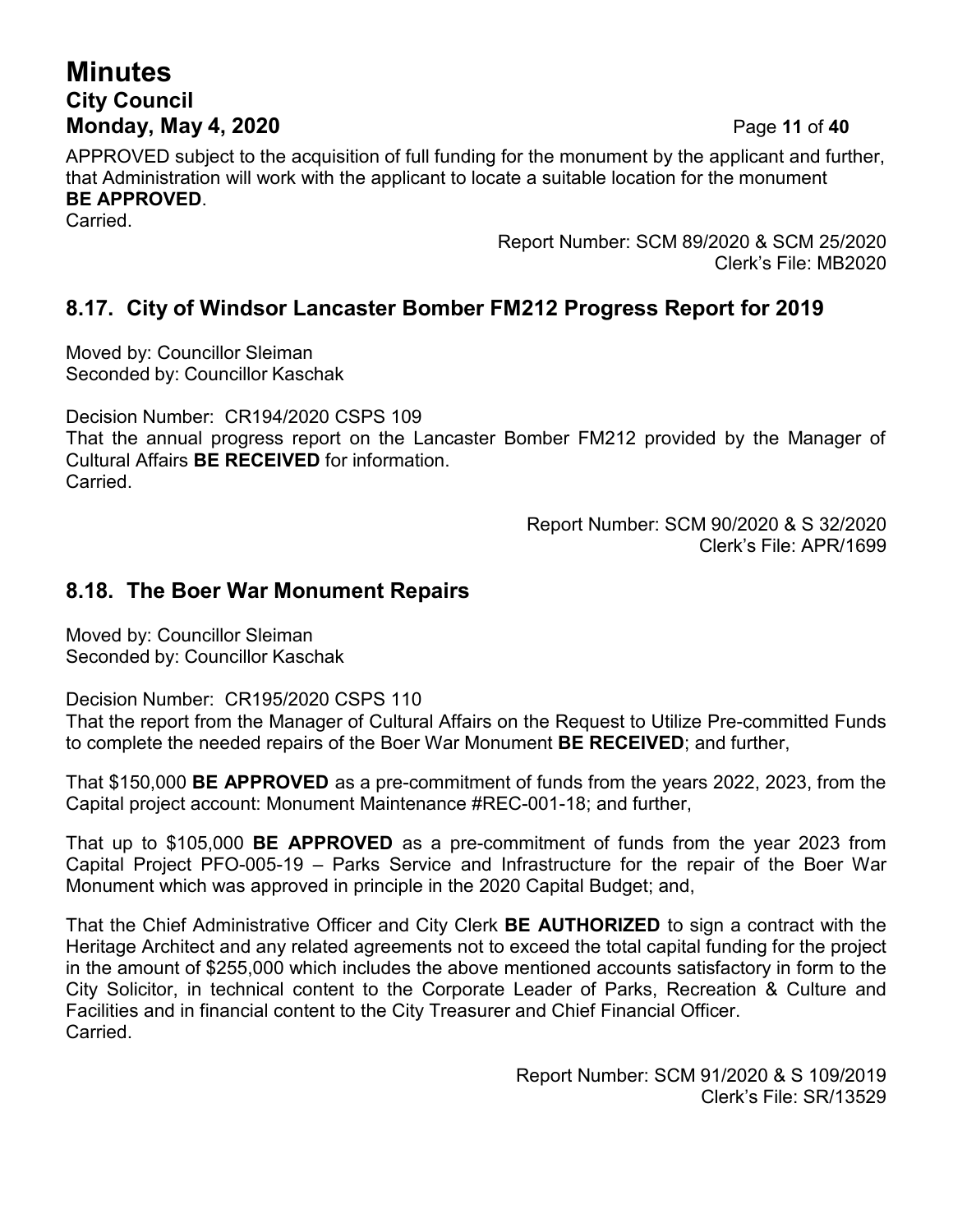## **Minutes City Council Monday, May 4, 2020** Page **12** of **40 8.19. 2020 Significant Municipal Event Status, Wards 2,3,4,6,7**

Moved by: Councillor Sleiman Seconded by: Councillor Kaschak

Decision Number: CR196/2020

That the request from 2502014 Ontario Inc.; Windsor Eats Inc.; 2465967 Ontario Limited; Rotary Club of Windsor (1918); Poutine Feast Ontario Inc.; Windsor Vegfest Inc.; 1214631 Ontario Inc.; 11845217 Ontario Inc.; 365 Sports Inc.; and 1933900 Ontario Ltd. for approval of designation as 'Significant Event Status' for the purpose of applying for their individual liquor services **BE APPROVED** by Council subject to the terms and conditions of the Special Event Agreement:

#### **National Caesar Day - May 14, 2020**

Lanspeary Park and Outdoor Rink (2502014 Ontario Inc.)

**Street Food Fair - May 15, 2020** Lanspeary Park and Outdoor Rink (Windsor Eats Inc.)

**Windsor Rib Fest - June 4, 2020 - June 7, 2020** Riverfront Festival Plaza and Riverfront Civic Terrace (2465967 Ontario Limited.)

**Art In the Park - June 5, 2020 - June 7, 2020** Willistead Park

(Rotary Club of Windsor (1918))

**Poutine Feast - June 11, 2020 - June 14, 2020** Riverfront Festival Plaza and Riverfront Civic Terrace (Poutine Feast Ontario Inc.)

**Veg Fest - June 13, 2020 - June 14, 2020** Lanspeary Park and Outdoor Rink

(Windsor Vegfest Inc.)

**Urban Wine Fest - July 10, 2020 - July 11, 2020** Lanspeary Park and Outdoor Rink (Windsor Eats Inc.)

**Dinner on the Pier - July 16, 2020** Assumption Park (Windsor Eats Inc.)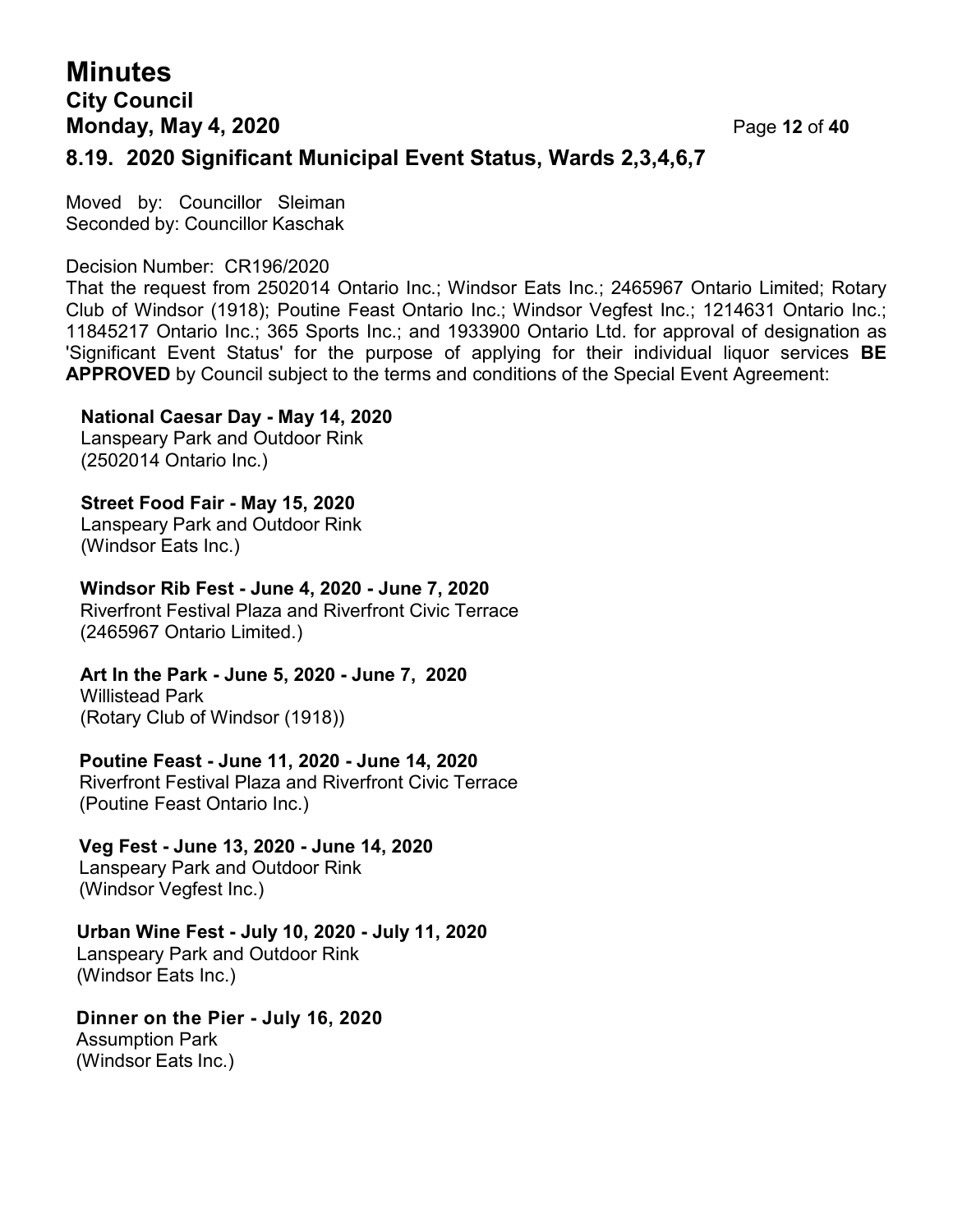# **Minutes City Council Monday, May 4, 2020** Page **13** of **40**

**Celtic Music Fest - July 17, 2020** Lanspeary Park and Outdoor Rink (1214631 Ontario Inc.)

**Tequila Expo and Taco Fest - July 24, 2020 - July 25, 2020** Riverfront Festival Plaza and Riverfront Civic Terrace (11845217 Ontario Inc.)

**Street Food Fair - August 21, 2020** Lanspeary Park and Outdoor Rink (Windsor Eats Inc.)

**Foam Fest - August 29, 2020** Malden Park (365 Sports Inc.)

**Windsor Eats Craft Beer Fest - October 16, 2020 - October 17, 2020** Willistead Park (1933900 Ontario Ltd.)

And private location:

#### **Masters of Brewniverse - April 18, 2020**

Private Location (Windsor Eats Inc.)

#### **Whiskey Town Festival - August 7, 2020 - August 8, 2020**

Private Location (Windsor Eats Inc.) Carried.

> Report Number: SCM 92/2020 & S 34/2020 Clerk's File: SR/13663

#### **8.20. Assumption Park - Shore Protection - Ward 2**

Moved by: Councillor Sleiman Seconded by: Councillor Kaschak

Decision Number: CR197/2020 CSPS 112

That City Council **AUTHORIZE** City Administration to proceed with the design and installation of permanent safety railings along the existing stepped armour stone shore revetment in Assumption Park North as depicted in Appendix 'A' of the report; and further,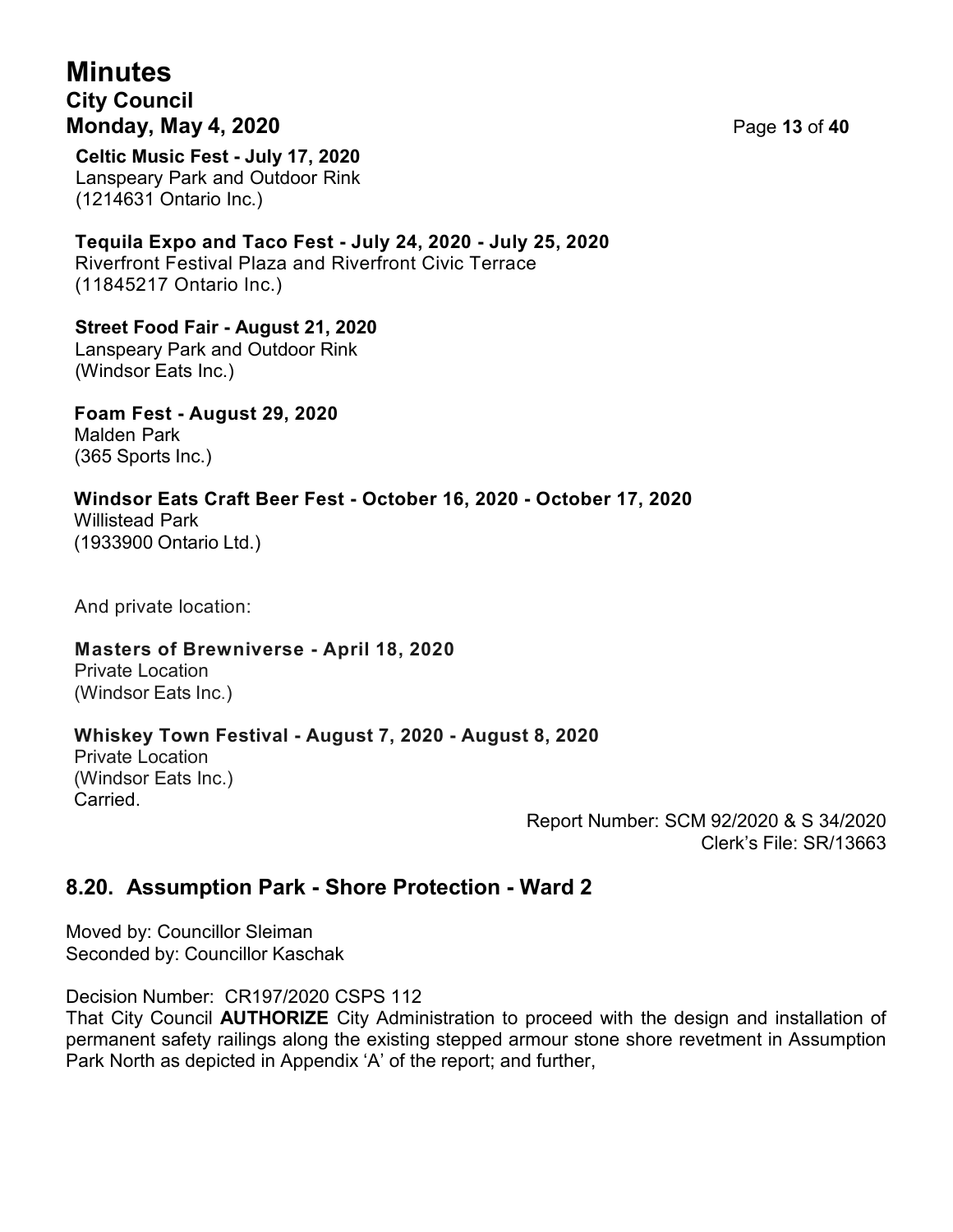## **Minutes City Council Monday, May 4, 2020** Page **14** of **40**

That funds for the design and installation of the safety railings for Assumption Park North in the amount of \$135,621 **BE APPROVED** as a pre commitment from the Shorewall Capital Rehabilitation Program project (#PFO-005-18) from the 2021 Capital Budget with the additional remaining funding of \$1,740 to be allocated as previously identified in the 2020 Capital Budget 8 year capital plan; and further,

That the Corporate Leader of Parks, Recreation & Culture and Facilities or designate **BE AUTHORIZED** to sign the requisite tenders for the construction works required at the Assumption Park North site, and that subject to tender falling within the approved capital budget; and,

That the CAO and City Clerk **BE AUTHORIZED** to sign an agreement with the successful bidders, satisfactory in legal form to the City Solicitor in technical content with the Corporate Leader of Parks, Recreation & Culture and Facilities and in financial content to the City Treasurer. Carried.

> Report Number: SCM 93/2020 & S 33/2020 Clerk's File: SR/13743

#### **8.21. George Avenue Park Development**

Moved by: Councillor Sleiman Seconded by: Councillor Kaschak

Decision Number: CR198/2020 CSPS 113

That City Council **APPROVE** funding in the amount of \$679,786 from the following accounts for the purpose of the George Avenue Park redevelopment as detailed in the financial matters section of the report:

- Reserve Fund 151- Parkland Acquisition- \$568,000
- PFO-012-12: Park Trails Capital Improvements- \$49,786 (2020)
- PFO-010-20: Park Bench Replacement Program- \$10,000 (2020)
- PFO-003-19: Park Lighting Installation and Replacement- \$52,000 (2020); and further,

That subject to procurements falling within the approved budgets, that the Chief Administrative Officer and City Clerk **BE AUTHORIZED** to sign any relative agreements and/or contracts with the successful bidders, satisfactory in legal form to the City Solicitor in technical content with the Corporate Leader of Parks, Recreation & Culture and Facilities and in financial content to the City Treasurer; and,

That Windsor Utilities Commission (WUC) **BE REQUESTED** to contribute additional funding to the George Avenue Park Redevelopment Project and **TO OFFER** WUC an enhanced park name such as Enwin George Ave. Park, and should they agree to provide additional funding, that appropriate signage **BE ERECTED** upon completion of the project to acknowledge their contribution. Carried.

> Report Number: SCM 94/2020 & S 31/2020 Clerk's File: SR2020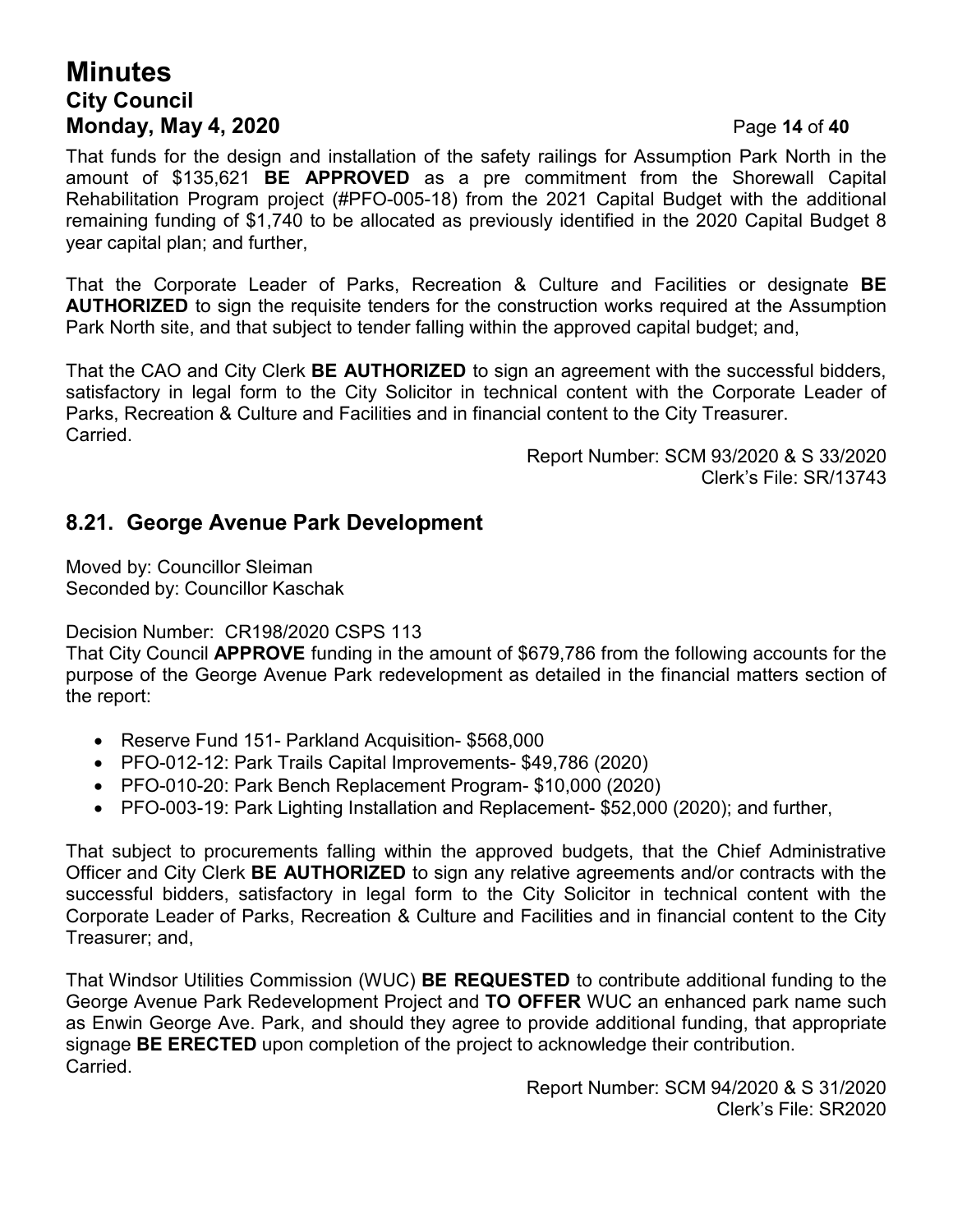# **Minutes**

#### **City Council Monday, May 4, 2020** Page **15** of **40**

**8.22. Official Plan and Zoning By-law Amendments initiated by the City of Windsor to permit additional dwelling units within residential areas (City-wide) - File No. OPA 130 [OPA/5927] and Z-016/19 [ZNG/5926]**

Moved by: Councillor Sleiman Seconded by: Councillor Kaschak

Decision Number: CR199/2020 DHSC 131

- I. That Official Plan Amendment No. 130 as shown in Appendix A regarding new policies authorizing the use of additional dwelling units **BE APPROVED**; and,
- II. That an amendment to Zoning By-law 8600 as shown in Appendix B permitting additional dwelling units **BE APPROVED**; and,
- III. That Administration **BE DIRECTED** to prepare the associated amending by-laws to implement these amendments.

**Carried** 

Report Number: SCM 102/2020 & C 177/2019 Clerk's File: ZB/13739 & ZO/13740

## **8.23. Zoning By-Law Amendments for 3493 to 3499 Sandwich Street; File Z-019/19 (ZNG/5960) Ward 2**

Moved by: Councillor Sleiman Seconded by: Councillor Kaschak

Decision Number: CR200/2020 DHSC 132

That Zoning By-law 8600 **BE AMENDED** by changing the zoning on Part Lot 16, Plan 40 (PIN 012540243), known municipally as 3493 to 3499 Sandwich Street, situated on the northeast corner of Sandwich Street and South Street, from Commercial District 2.1 (CD2.1) and Residential District 3.1 (RD3.1) to Commercial District 2.2 (CD2.2) and by adding the following site specific provision to Section 20(1):

#### 384. **NORTHEAST CORNER OF SANDWICH STREET AND SOUTH STREET**

For the lands comprising Part Lot 16, Plan 40 (PIN 012540243), known municipally as 3493 to 3499 Sandwich Street:

- a) A *multiple dwelling* shall be an additional permitted use.
- b) Section 15.2.5.15 shall not apply.
- c) The maximum number of *dwelling units* shall be 6.
- d) Notwithstanding Section 24.20, the total number of required *parking spaces* shall be 6.
- e) Section 24.22 shall not apply.

[ZDM 4; ZNG/5942]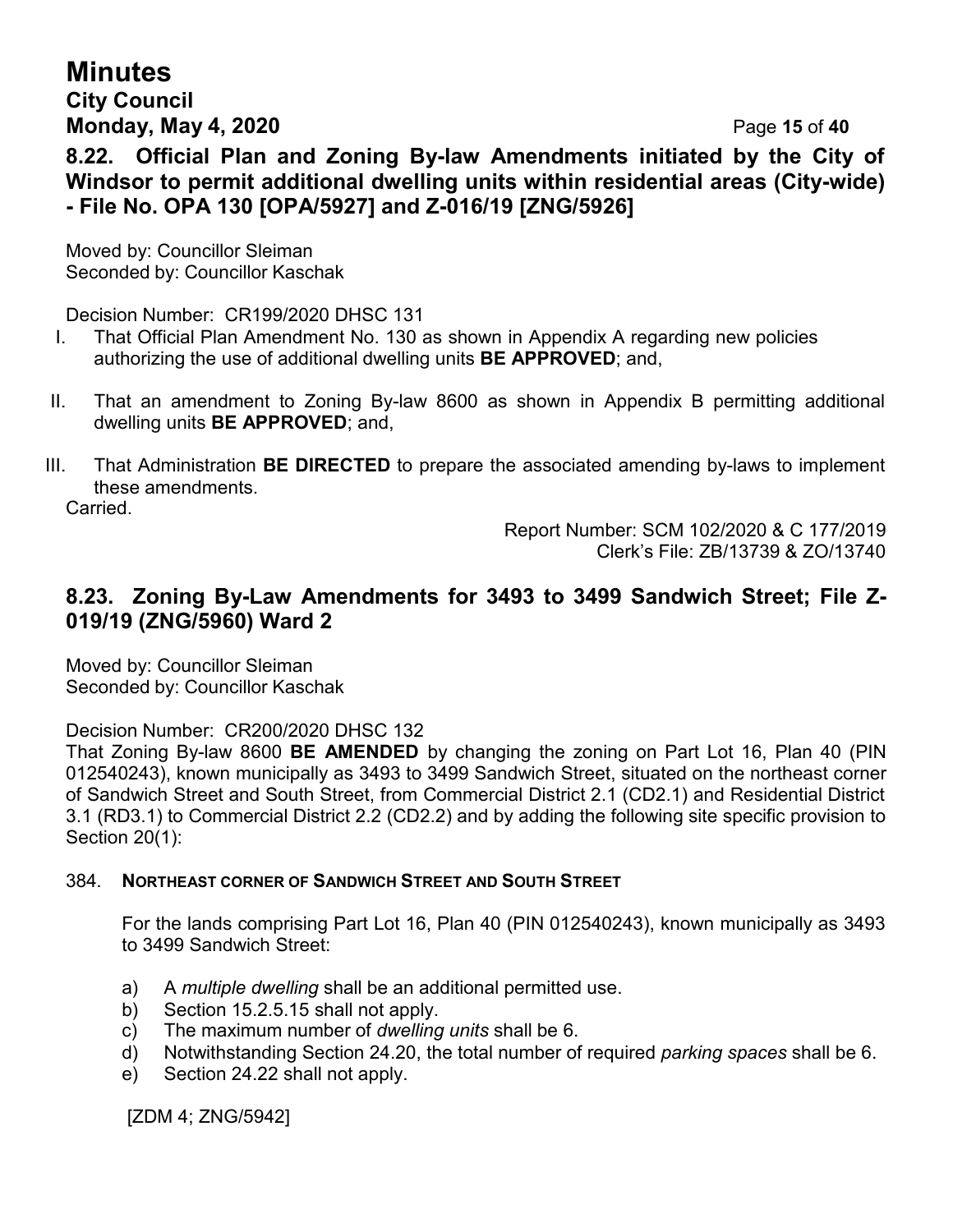# **Minutes City Council Monday, May 4, 2020** Page **16** of **40**

t the owner of the property located at 3493 to 3499 Sandwich Street **BE REQUIRED** to provide elevation drawings as part of the Site Plan Review process to ensure that alterations will not be irreversible to the commercial storefront facing Sandwich and South Streets when converting the existing commercial units to residential.

Carried.

Report Number: SCM 103/2020 & S 237/2019 Clerk's File: ZB/13674

## **8.24. Rezoning 4558 Ontario St., Applicant 2290017 Ontario Inc.**

Moved by: Councillor Sleiman Seconded by: Councillor Kaschak

Decision Number: CR201/2020

- I. That Zoning By-law 8600 **BE AMENDED** by changing the zoning of Lots 75 and 76, Plan 679 (Roll No. 010-040-00100), located on the north west corner of Ontario Street, and Arthur Road, municipally known as 4558 Ontario Street from 'Residential District 1.2' (RD 1.2) to 'Residential District 2.2' (RD 2.2) to allow one multiple dwelling containing a maximum of four dwelling units with minimum four on-site parking spaces.
- II. That the property **BE SUBJECT** to Site Plan Control (SPC) as a small scale low profile residential development (as defined in the By-law 1-2004); the SPC application fee to include the cost of registering the Site Plan Control Agreement.
- III. That during the Site Plan Control process, additional windows on the Ontario Street facade to better address the street and retaining 2 corner trees instead of the tree at the front entrance **BE CONSIDERED**.

Carried.

Report Number: SCM 104/2020 & S 239/2019 Clerk's File: ZB/13673

#### **8.25. Interim Control By-law Exemption 2020-1 - 2616766 Ontario Limited - 6500 Cantelon Drive - Ward 8**

Moved by: Councillor Sleiman Seconded by: Councillor Kaschak

Decision Number: CR202/2020 DHSC 134

- 1) That the request of 2616766 Ontario Limited for an exemption from the provisions of Interim Control By-law By-law 78-2019 for the property at 6500 Cantelon Drive **BE APPROVED,** and
- 2) That Council **AMEND** By-law 78-2019 by adding Section 6 as follows:
	- "6. The provisions of this by-law do not apply to the following lands: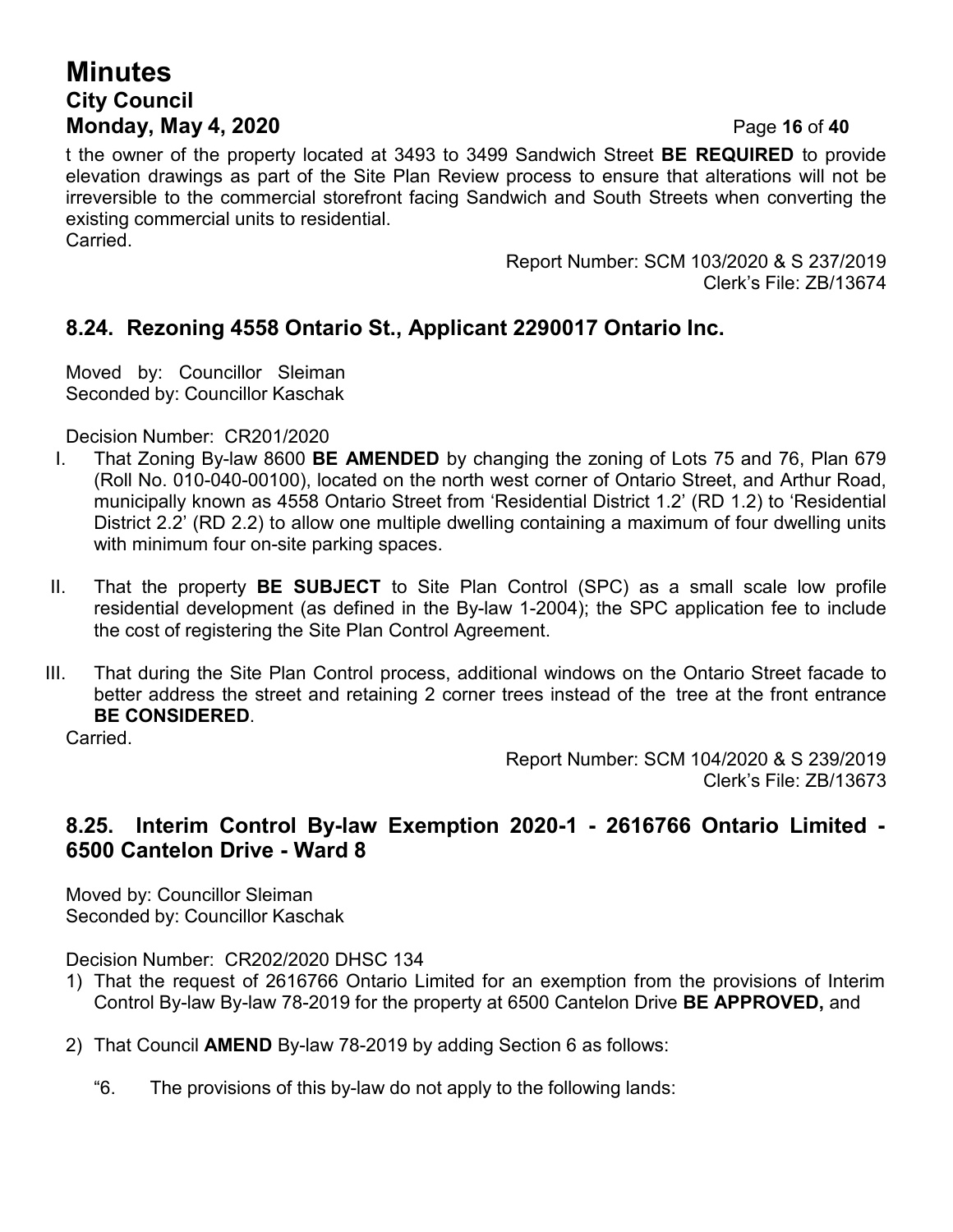## **Minutes City Council Monday, May 4, 2020** Page **17** of **40**

a) 500 Cantelon Drive - West of Cantelon Drive and Kew Drive

Part Blocks D, K & X, Registered Plan 1644 and Part Lots 118, 119 & 120, Concession 2, Sandwich East, Parts 1, 2, 7, 8, 29 and 30, Plan 12R-19150, save and except for Part 1, Plan 12R-25975; PIN 01379-0439; Roll No. 070-660- 01901."

Carried.

Report Number: SCM 105/2020 & S 13/2020 Clerk's File: Z/13528

#### **8.26. Interim Control By-law Exemption 2020-2 - 2490395 Ontario Inc. - 3655 Munich Court - Ward 9**

Moved by: Councillor Sleiman Seconded by: Councillor Kaschak

Decision Number: CR203/2020 DHSC 135

- 1) That the request of 2490395 Ontario Inc. for an exemption from the provisions of Interim Control By-law By-law 78-2019 for the property at 3655 Munich Court **BE APPROVED,** and
- 2) That Council **AMEND** By-law 78-2019 by adding to Section 6 the following:
	- "b) 3655 Munich Court South side of Munich Court, east of Twin Oaks Drive

Part of Farm Lots 135 & 136, Concession 2; Parts 5 to 11, Plan 12R-26008; Roll No. 070-650-00921"

Carried.

Report Number: SCM 106/2020 & S 14/2020 Clerk's File: Z/13528

#### **8.27. Interim Control By-law Exemption 2020-3 - 2498655 Ontario Inc. - 3690 Munich Court - Ward 9**

Moved by: Councillor Sleiman Seconded by: Councillor Kaschak

Decision Number: CR204/2020 DHSC 136

- 1) That the request of 2498655 Ontario Inc. for an exemption from the provisions of Interim Control By-law By-law 78-2019 for the property at 3690 Munich Court **BE APPROVED.**
- 2) That Council **AMEND** By-law 78-2019 by adding to Section 6 the following:
	- "c) 3690 Munich Court North side of Munich Court, east of Twin Oaks Drive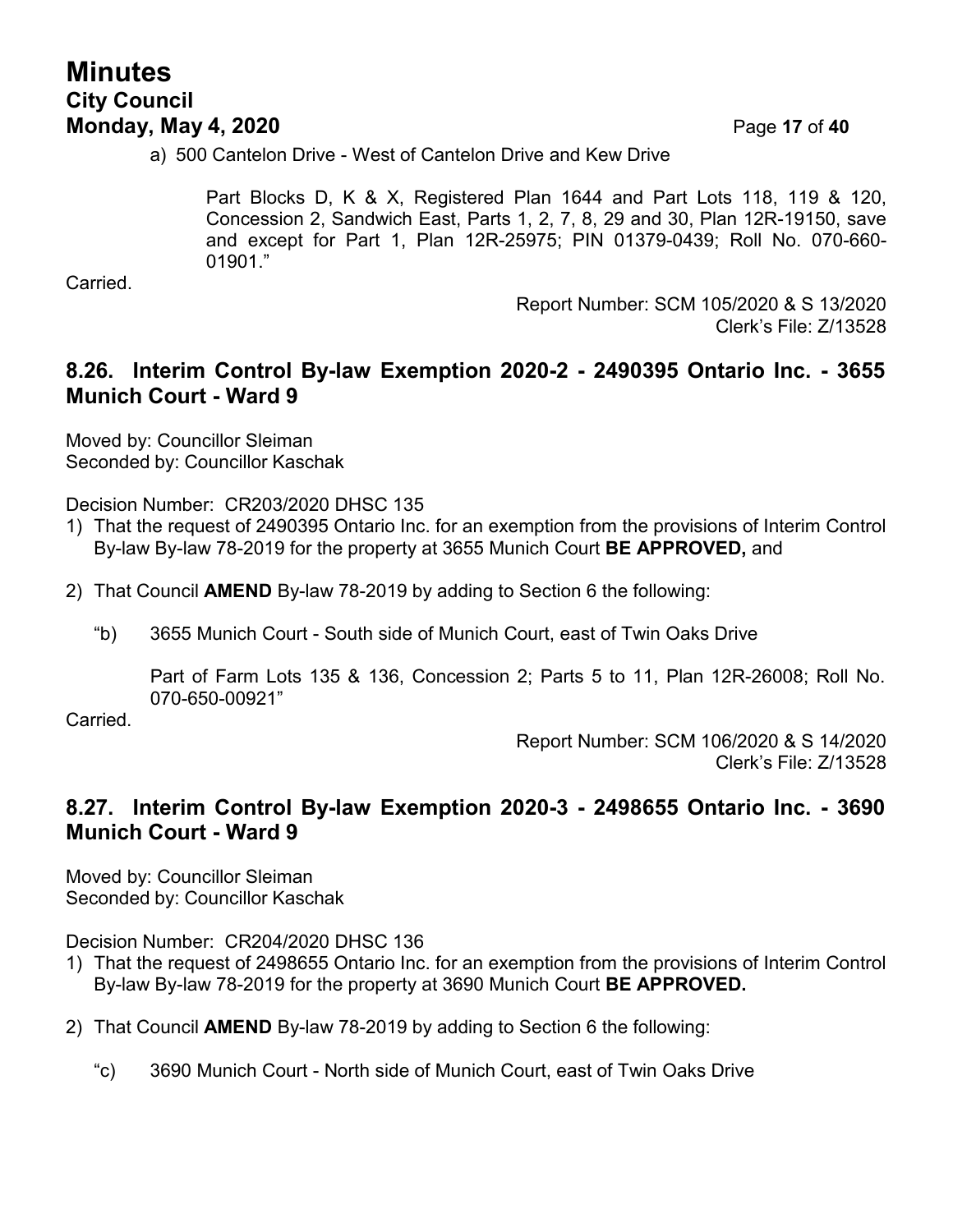## **Minutes City Council Monday, May 4, 2020** Page **18** of **40**

art of Farm Lots 135 & 136, Concession 2; Part 4, Plan 12R-26008; PIN 01408-2091; Roll No. 070-650-00922"

Carried.

Report Number: SCM 107/2020 & S 15/2020 Clerk's File: Z/13528

#### **8.29. Zoning By-law Amendment 3756 Howard Avenue ZNG/5982 (Z021/19) - ADE Development & Leasing Corp. - Ward 9**

Moved by: Councillor Sleiman Seconded by: Councillor Kaschak

Decision Number: CR206/2020 DHSC 139

I. That an amendment to City of Windsor Zoning By-law 8600 **BE APPROVED**, changing the zoning of Part of Block A, Registered Plan 1259; identified as Parcel A in Appendix A of this report from Residential District (RD) 1.1 and (Holding) Residential District (HRD) 1.1 to Residential District (RD) 3.1, with the following additional specific regulations:

385. i. Main Building Height –Multiple Dwelling -Maximum – 12 m

- II. That an amendment to City of Windsor Zoning By-law 8600 **BE APPROVED**, changing the zoning of Part of Lots 44 to 48, and Part of Block A, Registered Plan 1259; identified as Parcel B in Appendix A of this report from Residential District (RD) 1.1 and (Holding) Residential District (HRD) 1.1 to Residential District (RD) 3.1, with the following additional specific regulations:
	- 386. i. Interior side yard where a habitable room window of any dwelling unit
		- faces a side lot line Minimum 4 m
		- ii. Rear Yard Depth Minimum 6 m
- III. That a hold prefix **BE APPLIED** to the site, to be removed when the following conditions have been met:
	- i. An application is received to remove the hold;
	- ii. (a) Construction and conveyance of a 20m right-of-way from the existing north limit of Block 32, Plan 12M-440 directly through to the north limit of Part 1, 12R-27680 **or** (b) Conveyance of an easement for, and construction of, an active transportation corridor which will be opposite Clara Street to the south and thereby enabling connection for pedestrians and cyclists to the existing and future areas transportation networks. The Active Transportation corridor and required easement shall be provided through the proposed development, connecting future developments to the north to Sandison Street through Block 32, Plan 12M-440;

(c) that (a) **or** (b) be conveyed and designed to the satisfaction of the City Planner and City Engineer;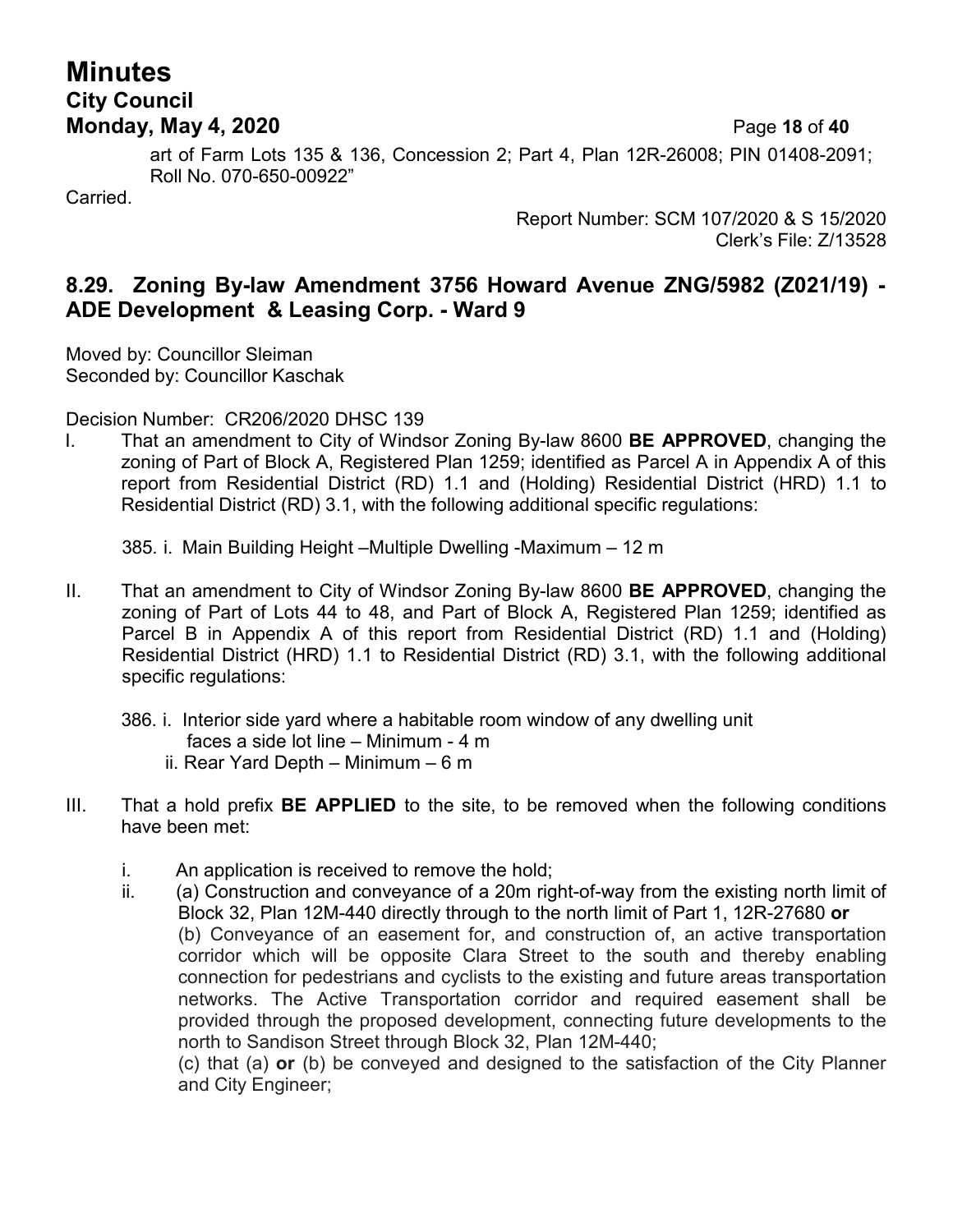## **Minutes City Council Monday, May 4, 2020** Page **19** of **40**

- iii. A Transportation Impact Study suitable in form and content be provided, and any mitigation measures required in that Study be included in the Site Plan Control Agreement, all to the satisfaction of the City Planner;
- iv. Registration of a Site Plan Control Agreement.

**Carried** 

Report Number: SCM 110/2020 & S 38/2020 Clerk's File: ZB/13700

#### **8.30. Approval of a Plan of Condominium with Exemption under Section 9(3) of** *The Condominium Act* **– Eastside Horizons Inc. – 1490, 1610, 1676 Banwell Road - CDM-006/19 [CDM/5953]; Ward 6**

Moved by: Councillor Sleiman Seconded by: Councillor Kaschak

Decision Number: CR207/2020 DHSC 140

That the application of Eastside Horizons Inc. for an exemption under Section 9(3) of *The Condominium Act* for approval of a Plan of Condominium (Standard Condominium), comprised of 180 dwelling units, in 3 separate buildings designated as; Parts 1 to 7 (inclusive), Reference Plan 12R-27787, and legally described as Part of Lots 143, 144 and 145, Concession 1 (Geographic Township of Sandwich) City of Windsor; as shown on the attached Map No. CDM-006/19-1, located at the northwest intersection of Banwell Road and Firgrove Drive **BE APPROVED** for a period of three (3) years.

Carried.

Report Number: SCM 111/2020 & S 8/2020 Clerk's File: ZP/13639

#### **8.31. Interim Control By-law Exemption 2020-5 - David & Susan Valihora - 2445 Sydney Avenue - Ward 9**

Moved by: Councillor Sleiman Seconded by: Councillor Kaschak

Decision Number: CR208/2020

That the report of the Senior Planner, dated January 28, 2020 entitled "Interim Control By-law Exemption 2020-5 – David & Susan Valihora – 2455 Sydney Avenue – Ward 9" **BE REFERRED** back to administration to allow for the applicant to meet with administration regarding mitigating factors related to the buffer zone with the residential area in advance of the completion of the study.

Carried.

Report Number: SCM 108/2020 & S 17/2020 Clerk's File: Z/13528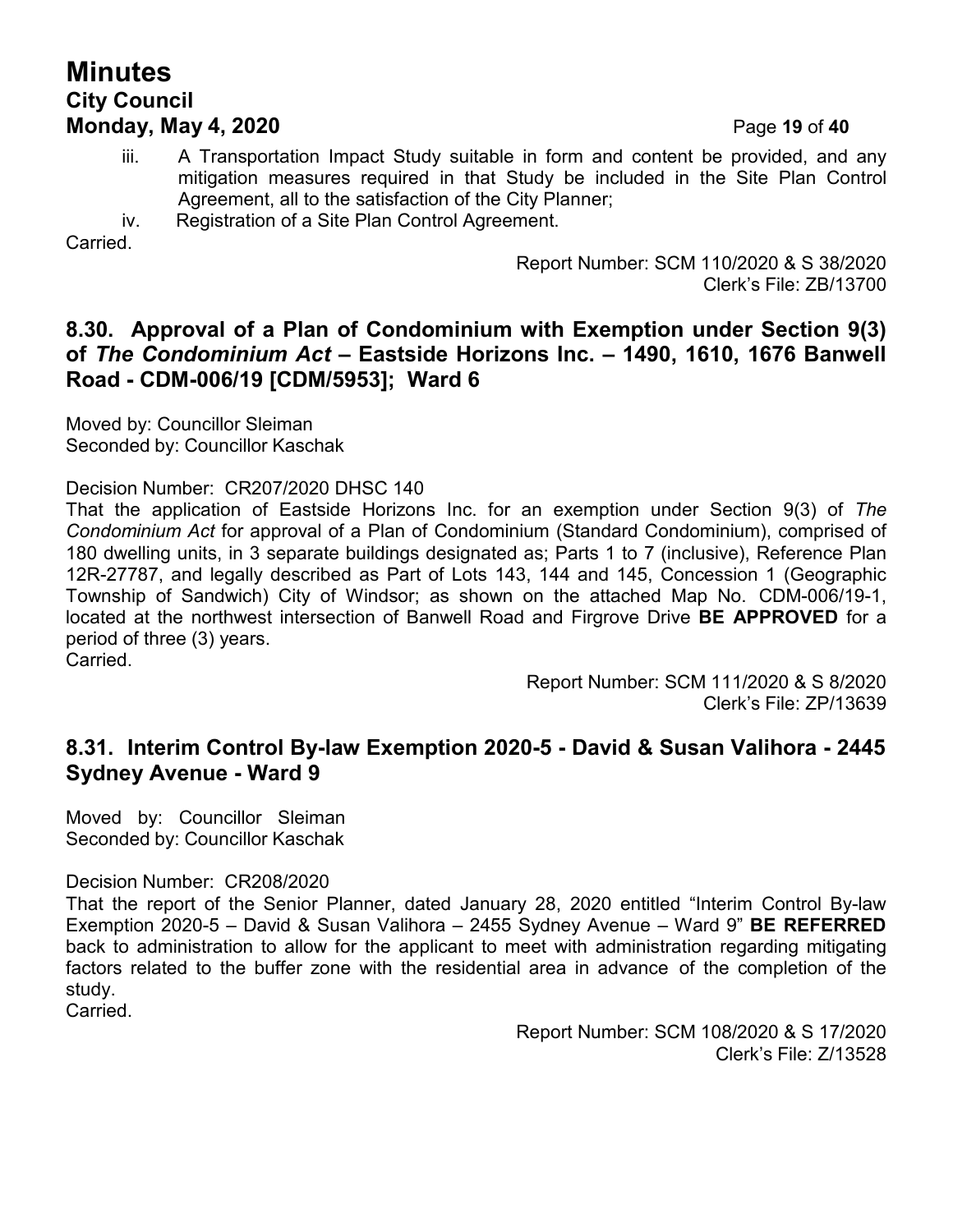# **Minutes**

## **City Council Monday, May 4, 2020** Page **20** of **40**

**8.32. Request for Heritage Alteration Permit - 3150 Sandwich Street - Sandwich HCD (Ward 2)**

Moved by: Councillor Sleiman Seconded by: Councillor Kaschak

Decision Number: CR209/2020 DHSC 141

- I. That the Heritage Alteration Permit submitted by Archon Architects for the exterior alterations proposed at 3150 Sandwich Street, including the following items:
	- Exterior alterations on front facade
	- Exterior alterations on left (south) side façade, with final finish material subject to staff confirmation on site
	- New window on second floor on right (north) facade

**BE APPROVED** as shown in the plans attached as Appendix B; and,

- II. That all approvals **BE SUBJECT** to the provision and approval of building material samples and colour samples by the City to be confirmed on site prior to issuance of building permits, as determined by the City Planner or his designate; and,
- III. That the City Planner or his designate **BE DELEGATED** the authority to approve further minor changes to the heritage alterations for this property. Carried.

Report Number: SCM 112/2020 & S 3/2020 Clerk's File: MBA/9191

## **8.33. Assumption Church, 350 Huron Church Road - Heritage Restoration Updates for Phase II Work(Ward 2)**

Moved by: Councillor Sleiman Seconded by: Councillor Kaschak

Decision Number: CR210/2020 DHSC 142

That City Council **BE INFORMED** that Assumption Church, 350 Huron Church Road, is embarking on Phase II Interior Rehabilitation work including major plaster restoration work and restoration or potential updates to the interior paint scheme. Carried.

> Report Number: SCM 113/2020 & S 4/2020 Clerk's File: MBA/2988

## **8.34. Brownfield Redevelopment Community Improvement Plan (CIP) Application submitted by 1362279 Ontario LTD for 840 Wyandotte Street East (Ward 4)**

Moved by: Councillor Sleiman Seconded by: Councillor Kaschak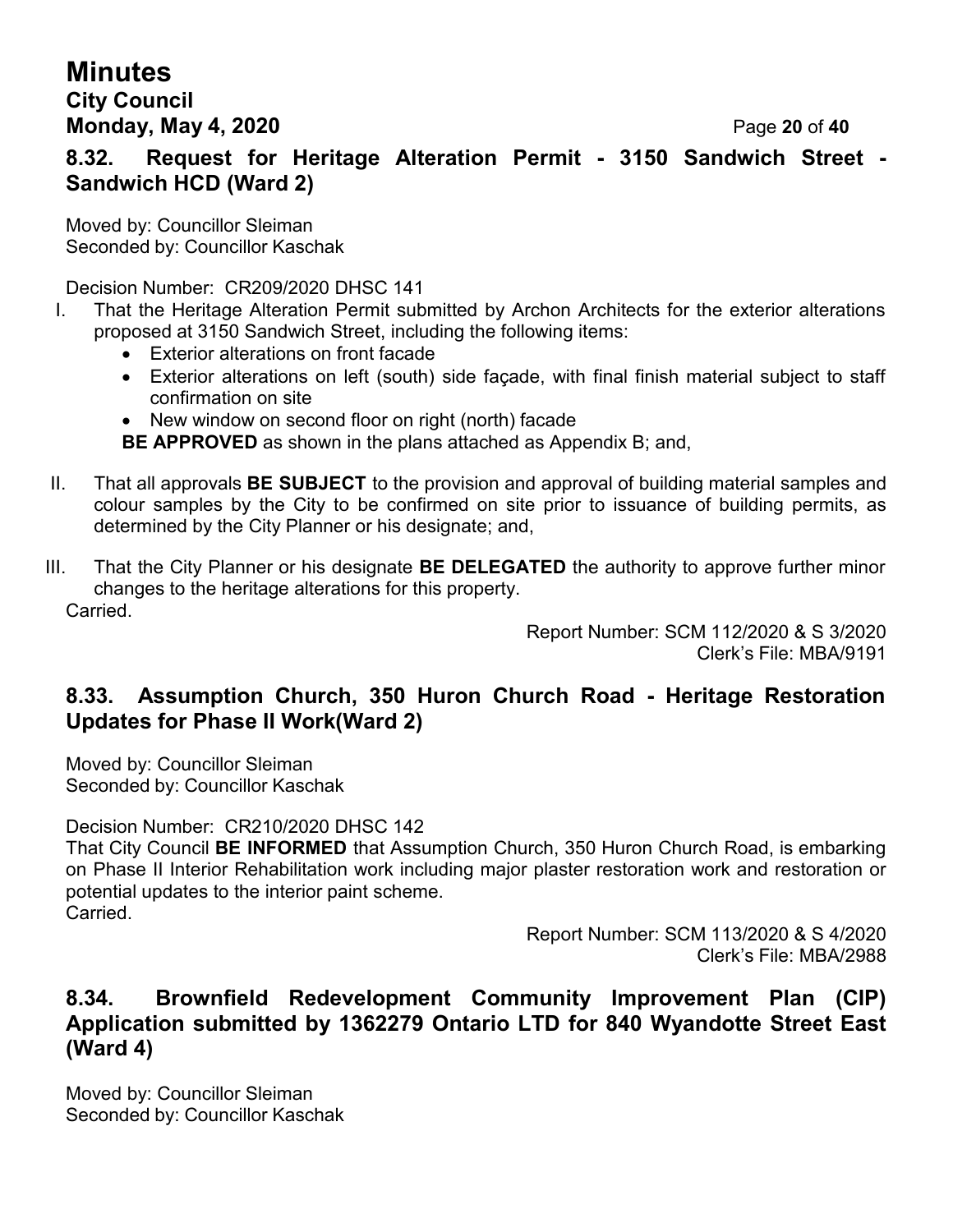## **Minutes City Council Monday, May 4, 2020** Page **21** of **40**

ecision Number: CR211/2020 DHSC 147

- I. That the request made by 1362279 Ontario LTD to participate in the Environmental Site Assessment Grant Program **BE APPROVED** for the completion of the proposed Phase II Environmental Site Assessment Study at 804 Wyandotte Street East pursuant to the City of Windsor Brownfield Redevelopment Community Improvement Plan; and,
- II. That the City Treasurer **BE AUTHORIZED** to issue payment up to a maximum of \$12,500 based upon the completion and submission of a Phase II Environmental Site Assessment Study completed in a form acceptable to the City Planner and City Solicitor. Carried.

Report Number: SCM 118/2020 & S 27/2020 Clerk's File: Z/8955

#### **8.35. Economic Revitalization Community Improvement Plan (CIP ) application submitted by KJ Land Resources Inc. for 3260 Devon Drive (Ward 9)**

Moved by: Councillor Sleiman Seconded by: Councillor Kaschak

Decision Number: CR212/2020 DHSC 148

- I. That the request made by KJ Land Resources Inc. to participate in the Business Retention and Expansion Grant Program **BE APPROVED** for 100% of the municipal tax increment resulting from the proposed development located at 3260 Devon Drive for up to 10 years or until 100% of the eligible costs are repaid pursuant to the City of Windsor Economic Revitalization Community Improvement Plan; and,
- II. That, Administration **BE DIRECTED** to prepare an agreement between the City and KJ Land Resources Inc. and/or persons or companies that have legally been assigned the right to receive grant payments to implement the Business Retention and Expansion Grant Program in accordance with all applicable policies, requirements, and provisions contained within the Economic Revitalization Community Improvement Plan to the satisfaction of the City Planner as to content, the City Solicitor as to legal form, and the CFO/City Treasurer as to financial implications; and,
- III. That, the CAO and City Clerk **BE AUTHORIZED** to sign the Business Retention and Expansion Grant Agreement; and,
- IV. That the approval to participate in the Business Retention and Expansion Grant Program **EXPIRE** if the grant agreement is not signed by applicant within one year following Council approval. The City Planner may extend the deadline for up to one year upon request from the applicant.

Carried.

Report Number: SCM 119/2020 & S 28/2020 Clerk's File: SPL/13748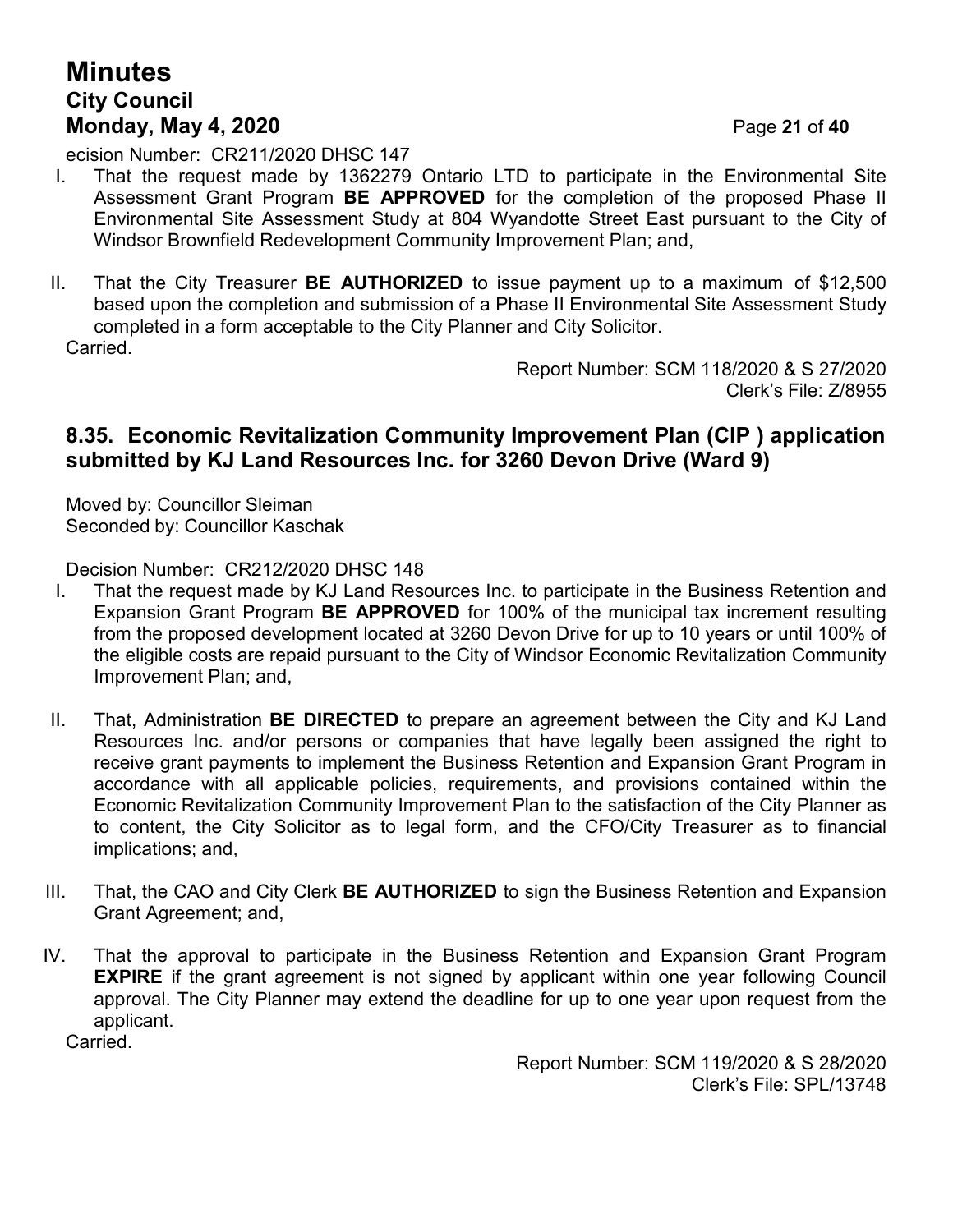# **Minutes**

**City Council Monday, May 4, 2020** Page **22** of **40**

**8.36. andwich Town Community Improvement Plan Neighbourhood Residential Rehabilitation, Development and Building Fees, and Revitalization Grant Applications – 3203 Peter St.; 700 Brock St.; 459 Watkins St.; 3596 Queen St. (Ward 2)**

Moved by: Councillor Sleiman Seconded by: Councillor Kaschak

Decision Number: CR213/2020 DHSC 144

- I. That the requests made by Reid Johnson, owners of the Property located at 3203 Peter Street (Mason-Girardot Manor) **BE APPROVED** for the following grants pursuant to the Sandwich Community Improvement Plan:
	- i. a maximum grant of \$15,000 towards eligible costs through the *Neighbourhood Residential Rehabilitation Grant Program*;
	- ii. grants totalling to +/- \$11,010 towards eligible costs through the *Development and Building Fees Grant Program*;
	- iii.for 70% of the municipal portion of the tax increment for up to 10 years (amount to be determined) through the *Revitalization Grant Program*; and,
- II. That Peter and Tu Do, owners of the Property located at 700 Brock Street **BE APPROVED** for the following grants pursuant to the Sandwich Community Improvement Plan:
	- i. a maximum grant of \$15,000.00 towards eligible costs through the *Neighbourhood Residential Rehabilitation Grant Program*;
	- ii. grants totalling to +/- \$4,903 towards eligible costs through the *Development and Building Fees Grant Program*;
	- iii. for 70% of the municipal portion of the tax increment for up to 10 years (amount to be determined) through the *Revitalization Grant Program*; and
- III. That the requests made by Richard Jones, owner of the property located at 459 Watkins Street, **BE APPROVED** for a maximum grant of +/- \$12,272 towards eligible costs through the *Neighbourhood Residential Rehabilitation Grant Program* pursuant to the Sandwich Community Improvement Plan; and,
- IV. Khalid Jasey, owner of the property located at 3596 Queen Street, **BE APPROVED** for a grant of +/- \$2,918 towards eligible costs through the *Neighbourhood Residential Rehabilitation Grant Program* pursuant to the Sandwich Community Improvement Plan; and,
- V. That should renovations result in an increased assessment which would make application(s) eligible for a property tax increment grant, Administration **BE DIRECTED** to prepare the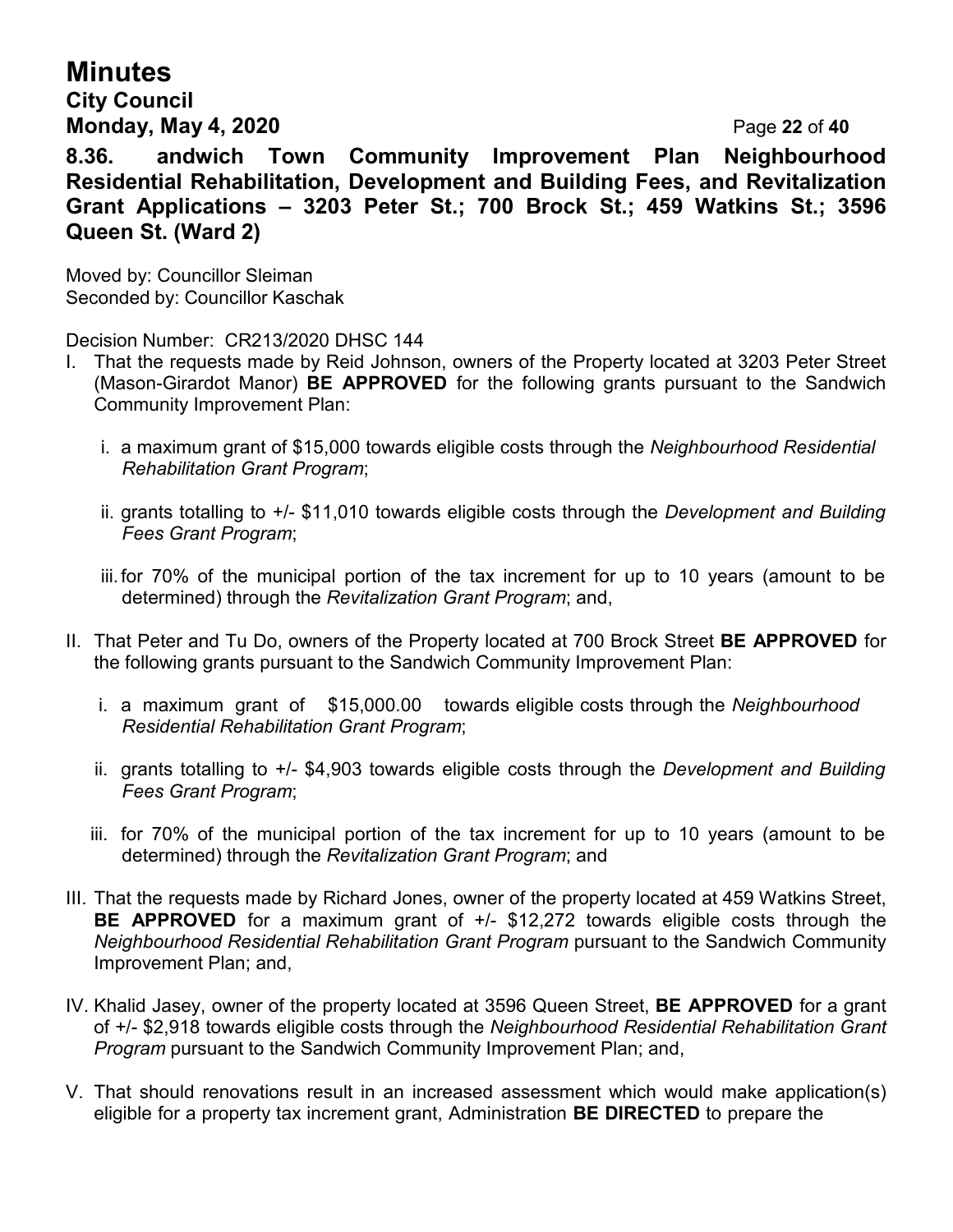# **Minutes City Council Monday, May 4, 2020** Page **23** of **40**

agreement between the City and Applicant(s) to implement the *Revitalization Grant Program* in accordance with all applicable policies, requirements to the satisfaction of the City Planner as to content, the City Solicitor as to legal form, and the CFO/City Treasurer as to financial implications; and,

- VI. That the CAO and City Clerk **BE AUTHORIZED** to sign the Grant Agreement(s) for the *Revitalization Grant Program*; and,
- VIII. That the *Neighbourhood Residential Rehabilitation* and *Development and Building Fees Grants* **BE PAID** upon completion of improvements to the exterior of the building through the Sandwich Community Development Plan-Capital Project account 7076176 to the satisfaction of the City Planner and Chief Building Official; and,
- IX. That the approval authority for future Neighbourhood Residential Rehabilitation Grant Program applications **BE DELEGATED** to the CAO through the Delegation of Authority By-Law for projects to a maximum of \$15,000.00 and where sufficient budget funding is available. Such approval to be based on the recommendation of the City Planner as to technical merit and the City Treasurer as to financial considerations, and that all such approvals be reported to Council semi annually as part of the normal reporting of DOA approvals; and,
- X. That the approval authority for future *Development and Building Fee Grant Program* applications **BE DELEGATED** to the CAO through the Delegation of Authority By-Law when the *Development and Building Fee Grant* is requested as part of the *Neighbourhood Residential Rehabilitation Grant* **only,** to a maximum of \$15,000 and where sufficient budget funding is available. Such approval to be based on the recommendation of the City Planner as to technical merit and the City Treasurer as to financial considerations, and that all such approvals be reported to Council semi annually as part of the normal reporting of DOA approvals; and,

XI. That the Delegation of Authority Bylaw 208-2008 **BE AMENDED** accordingly. Carried.

> Report Number: SCM 115/2020 & S 192/2019 Clerk's File: Z/10320

#### **8.37. Pink Zoning Information Report Response to CQ 28-2017, City Wide**

Moved by: Councillor Sleiman Seconded by: Councillor Kaschak

Decision Number: CR214/2020 DHSC 145 That this Council Report responding to CQ28-2017 – Pink Zoning/Pink Code Information Report **BE RECEIVED** for information. Carried.

> Report Number: SCM 116/2020 & S 49/2019 Clerk's File: Z2020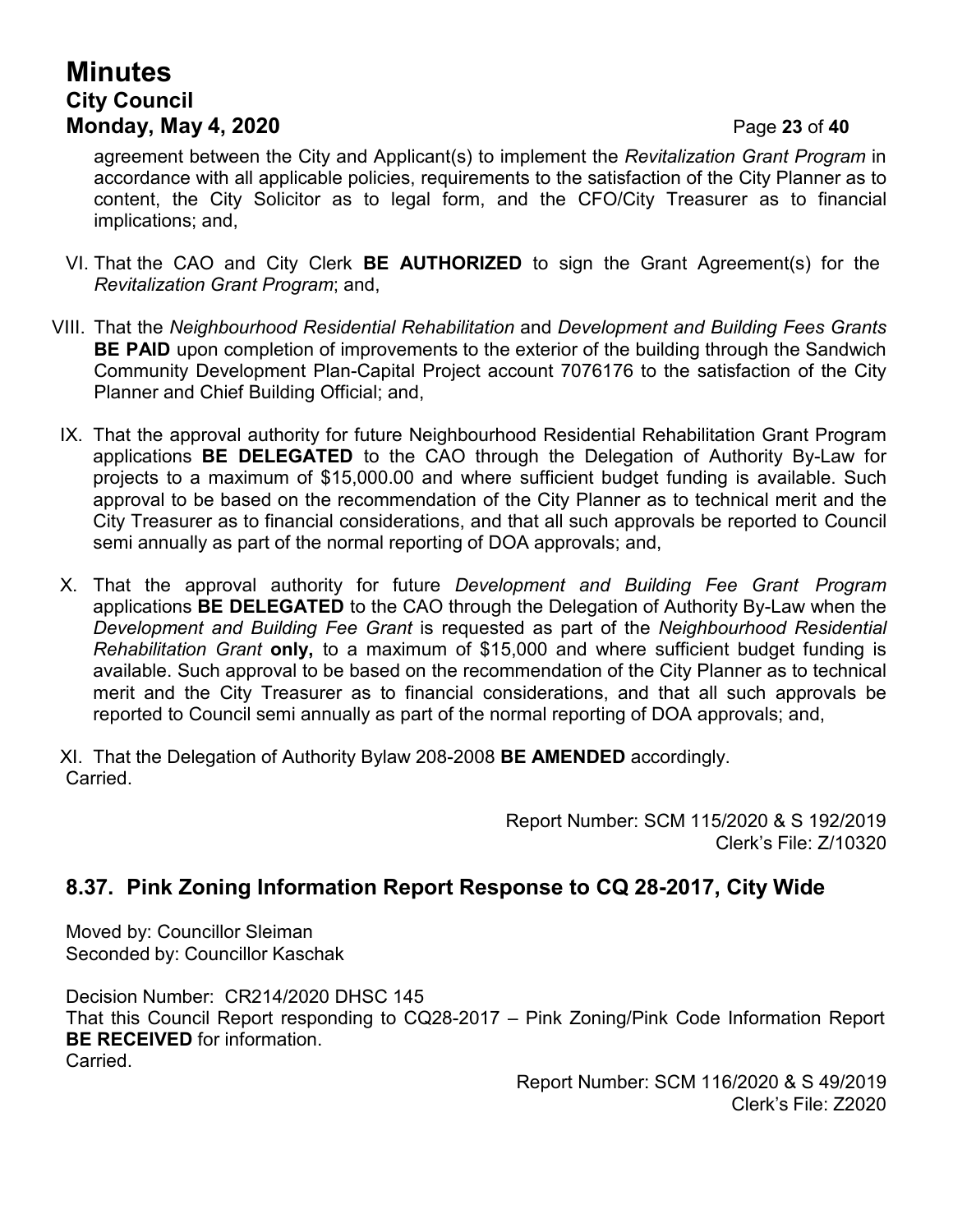# **Minutes City Council Monday, May 4, 2020** Page **24** of **40**

#### **8.38. Administration Response to CQ 17-2019 Regarding 2650 Metcalfe Street**

Moved by: Councillor Sleiman Seconded by: Councillor Kaschak

Decision Number: CR215/2020 DHSC 146

- I. That the report of the Planner II Revitalization & Policy Initiatives dated February 12, 2020 entitled "Administration Response to CQ 17-2019 Regarding 2650 Metcalfe Street" **BE RECEIVED** for information; and further,
- II. That the City Planner **INFORM** the ward councillor of any new development activity or land use applications being proposed on the subject property and **REPORT** on the same to Council.

Carried.

Report Number: SCM 117/2020 & S 187/2019 Clerk's File: Z2020

## **8.39. Response update to CQ 13-2019 Creation of a Nuisance Lighting By-law**

Moved by: Councillor Sleiman Seconded by: Councillor Kaschak

Decision Number: CR216/2020 That City Council approve Option #3: Prohibition as follows:

That an amendment to the Property Standards By-law 9-2019 to have property owners remove any lighting that does not comply with the full cut-off clause found in LISS CR228/2005—Appendix D **BE APPROVED**; and,

That a moratorium on the installation of any new non-compliant lights in the City **BE APPROVED**; and,

That recognizing that there are situations where wording found in a Nuisance Lighting Bylaw may conflict with everyday safety controls by a municipality and that some events use temporary lighting that create a public attraction, That prohibitions **WOULD NOT APPLY** to the following:

- City approved street lighting provided by a designated BIA;
- Lighting required through by-law enforcement or emergency services personnel;
- Traffic control signals and devices;
- Vehicle lights:
- Lighting in-compliance with the Lighting Intensity Standards Study (LISS) CR228/2005;
- Outdoor Lights used to illuminate public parks and playing fields;
- Temporary lighting associated with:
	- $\circ$  Permitted events such as but not limited to; Pridefest, Street Food Fair, Veg Fest, Night Parades, Busker Fest, etc.;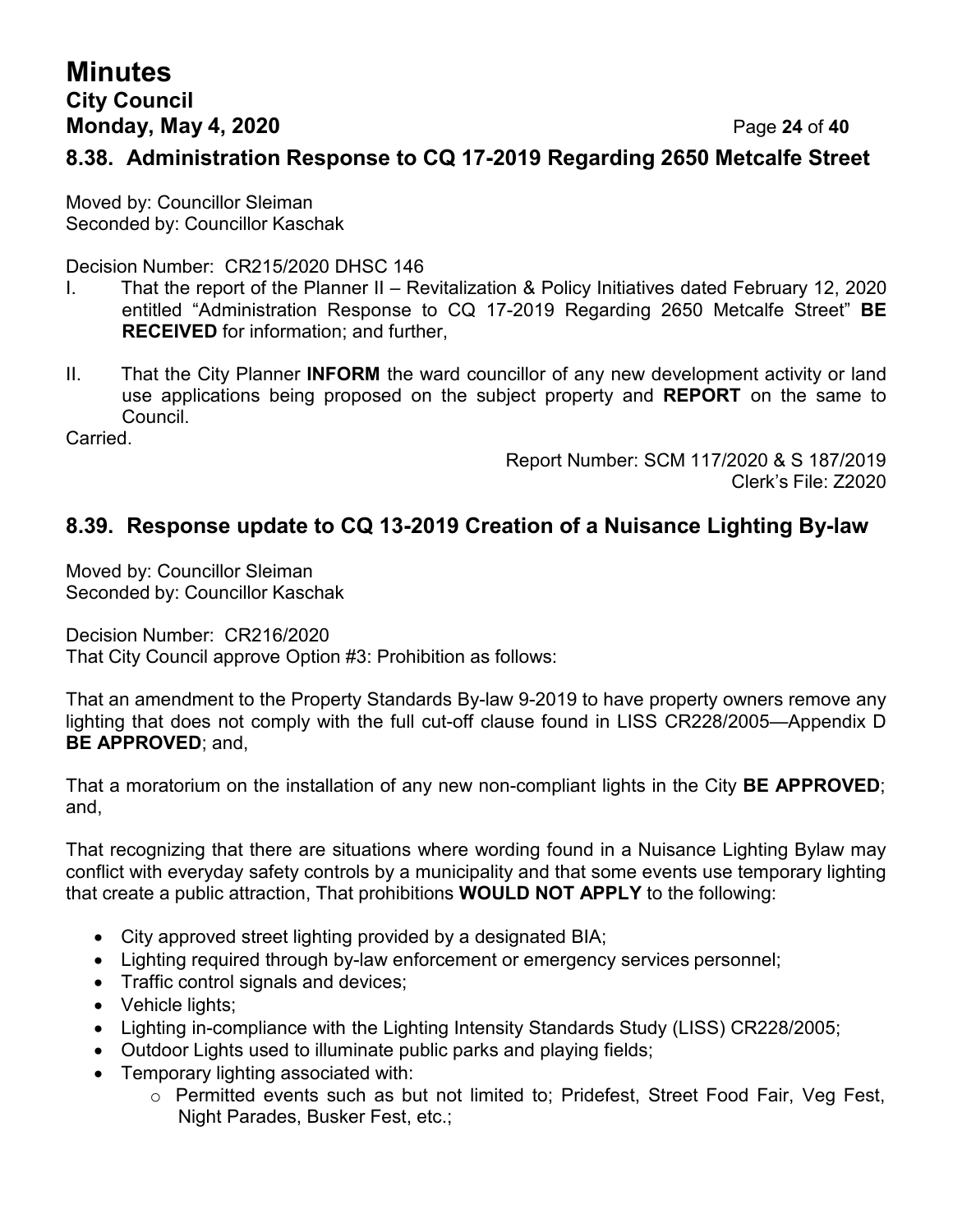## **Minutes City Council Monday, May 4, 2020** Page **25** of **40**

- o Festival Plaza events, concerts and carnivals;
- o Theatrical, film or television productions; and
- o Holiday lights between November 15 and January 15.

Carried.

Report Number: SCM 114/2020 & S 30/2020 Clerk's File: ST2020

#### **11.1. Application for a Cannabis Retail Store Authorization at 3580 Tecumseh Rd E, Unit 4 - Ward 5**

Moved by: Councillor Sleiman Seconded by: Councillor Kaschak

Decision Number: CR166/2020

That City Council **RECEIVE** the collected information as requested through CR534/2019 for information; and,

That City Council **SUPPORT** the Retail Cannabis Application requested by Cannabis Supply Co. regarding the site located at 3580 Tecumseh Rd E, Unit 4; and,

That City Council **DIRECT** the Chief Administrative Officer to **RETURN** their decision along with this report and Appendices A and B to the Alcohol and Gaming Commission of Ontario for consideration regarding the Retail Cannabis Application and delivery to the Applicant, Cannabis Supply Co.

Carried.

Report Number: C 83/2020 Clerk's File: GP/13047

## **11.2. Application for a Cannabis Retail Store Authorization at 4782 Wyandotte St E - Ward 6**

Moved by: Councillor Sleiman Seconded by: Councillor Kaschak

Decision Number: CR167/2020 That City Council **RECEIVE** the collected information as requested through CR534/2019 for information; and,

That City Council **SUPPORT** the Retail Cannabis Application requested by Boondom regarding the site located at 4782 Wyandotte St E; and,

That City Council **DIRECT** the Chief Administrative Officer to **RETURN** their decision along with this report and Appendices A and B to the Alcohol and Gaming Commission of Ontario for consideration regarding the Retail Cannabis Application and delivery to the Applicant, Boondom. Carried.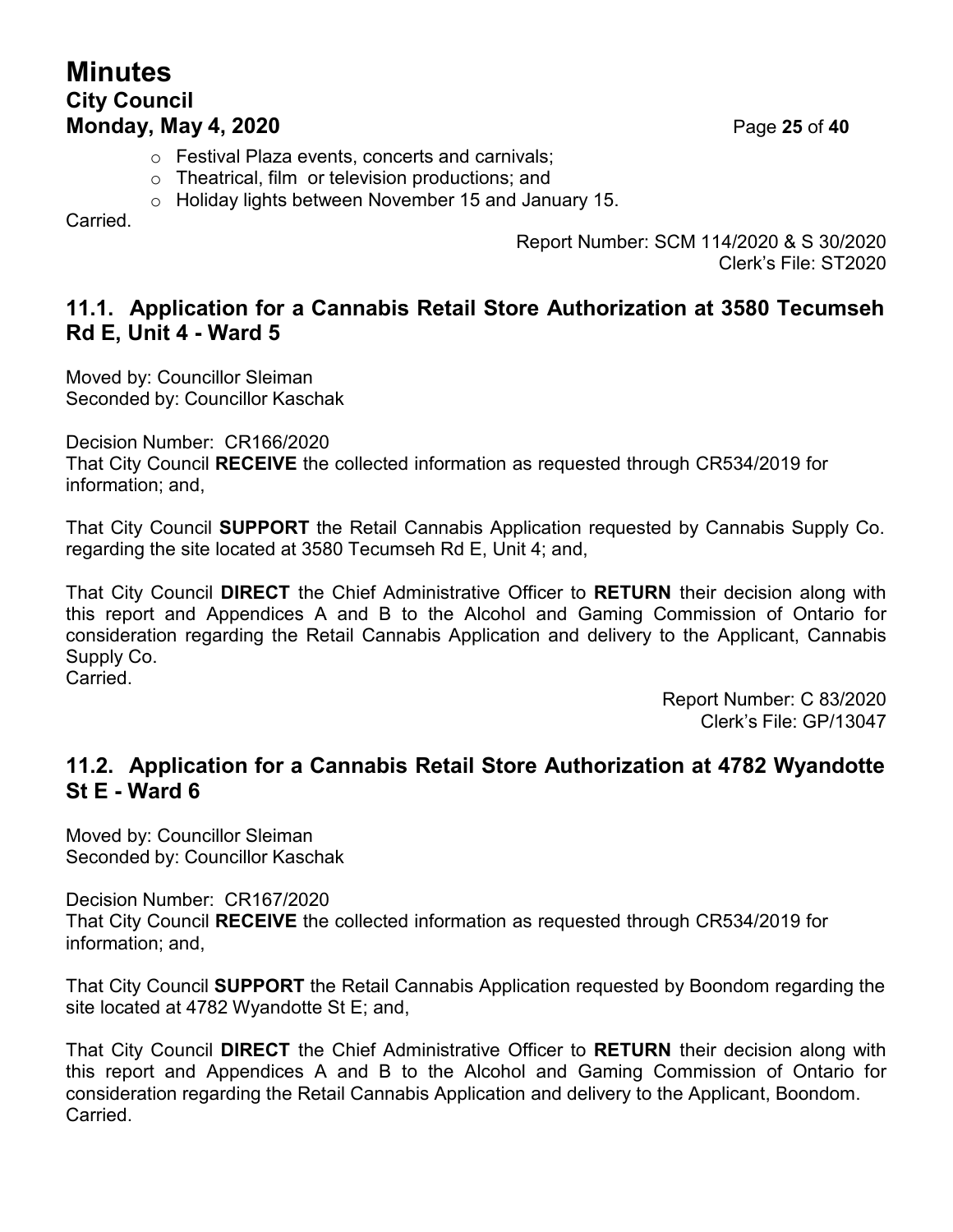Report Number: C 84/2020 Clerk's File: GP/13047

### **9. REQUEST FOR DEFERRALS, REFERRALS AND/OR WITHDRAWALS**

None requested.

#### **10. PRESENTATIONS AND DELEGATIONS (5 Minute maximum per delegate)**

None.

#### **11. REGULAR BUSINESS ITEMS (Non-Consent Items)**

#### **8.1. Preliminary Overview of Potential COVID Financial Impacts - City Wide**

Moved by: Councillor McKenzie Seconded by: Councillor Francis

Decision Number: CR178/2020

That City Council **RECEIVE** the report titled "Preliminary Overview of Potential COVID Financial Impacts"; and,

That the City of Windsor continue **TO PARTICIPATE** in efforts with other municipalities and municipal organizations to seek financial support from senior levels of government to mitigate the financial impacts to municipalities of the COVID-19 pandemic; and,

That City Council **APPROVE** a change to the 2020 semi annual Capital Variance Reporting dates from March 31, 2020 to May 31, 2020 in order to allow for more clarity relative to the impacts of the COVID-19 pandemic on Capital spending. Carried.

> Report Number: C 80/2020 Clerk's File: MH/13786

## **11.3. CQ 9-2020 City-Wide Procedure for Lane or Road Closures during COVID-19 / Riverside Drive Temporary Road Diet - City Wide**

Moved by: Councillor Bortolin Seconded by: Councillor Holt

That a lane closure BE IMPLEMENTED on Riverside Drive (the northern most lane/the westerly lane abutting the park) from Devonshire Road to Caron Avenue for the duration of six weeks starting as soon as possible, to BE FUNDED from the Budget Stabilization Reserve Fund (BSR).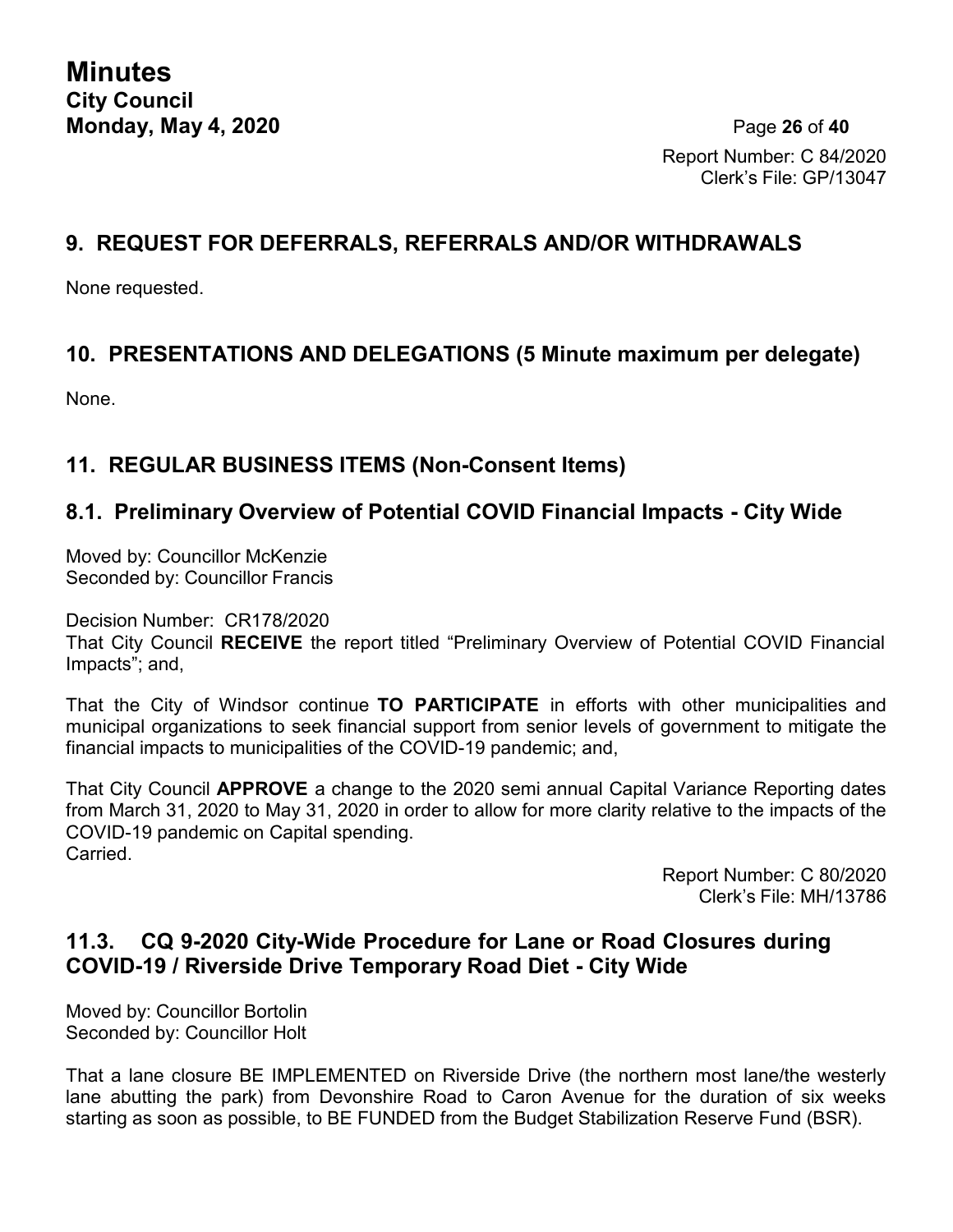# **Minutes City Council Monday, May 4, 2020** Page **27** of **40**

The motion is **put** and is **lost**. At the request of Councillor Gignac a recorded vote is taken.

Aye votes: Councillors Bortolin, Holt, McKenzie and Morrison Nay votes: Councillors Kaschak, Gignac, Francis, Costante, Sleiman and Mayor Dilkens. Absent: None. Abstain: None.

Moved by: Councillor Holt Seconded by: Councillor Bortolin

Decision Number: CR168/2020

That administration **BE DIRECTED** to contact and work with both the Riverside and Pillette Village BIA's to investigate lane closures in those BIA's to accommodate social distancing and **REPORT BACK** to Council at the May 25, 2020 meeting; and further,

That administration **INCLUDE IN THAT REPORT** a more robust section on social distancing including possible statements from BIA's or individuals and any type of empirical evidence that includes evidence that social distancing is not in effect there. **Carried** 

At the request of Mayor Dilkens a recorded vote is taken. Aye votes: Councillors Costante, Bortolin, Holt, Gignac, Kaschak and McKenzie. Nay votes: Councillors Francis, Sleiman, Morrison and Mayor Dilkens. Absent: None. Abstain: None.

> Report Number: C 85/2020 Clerk's File: MH/13786

#### **8.8. 2019 Year-End Operating Budget Variance Report - City Wide**

Moved by: Councillor Francis Seconded by: Councillor Bortolin

Decision Number: CR185/2020

That Council **RECEIVE FOR INFORMATION** the 2019 Year-End Operating Budget Variance Report, dated March  $31<sup>st</sup>$ , 2020; and,

That the final 2019 Operating Budget surplus of \$1,954,982 **BE TRANSFERRED** to the Budget Stabilization Reserve (transfer of \$1,454,982) and as previously directed by City Council to the Transit Windsor Garage Feasibility Study (transfer of \$250,000) and the Electric Vehicle Charging Pilot Project (transfer of \$250,000); and,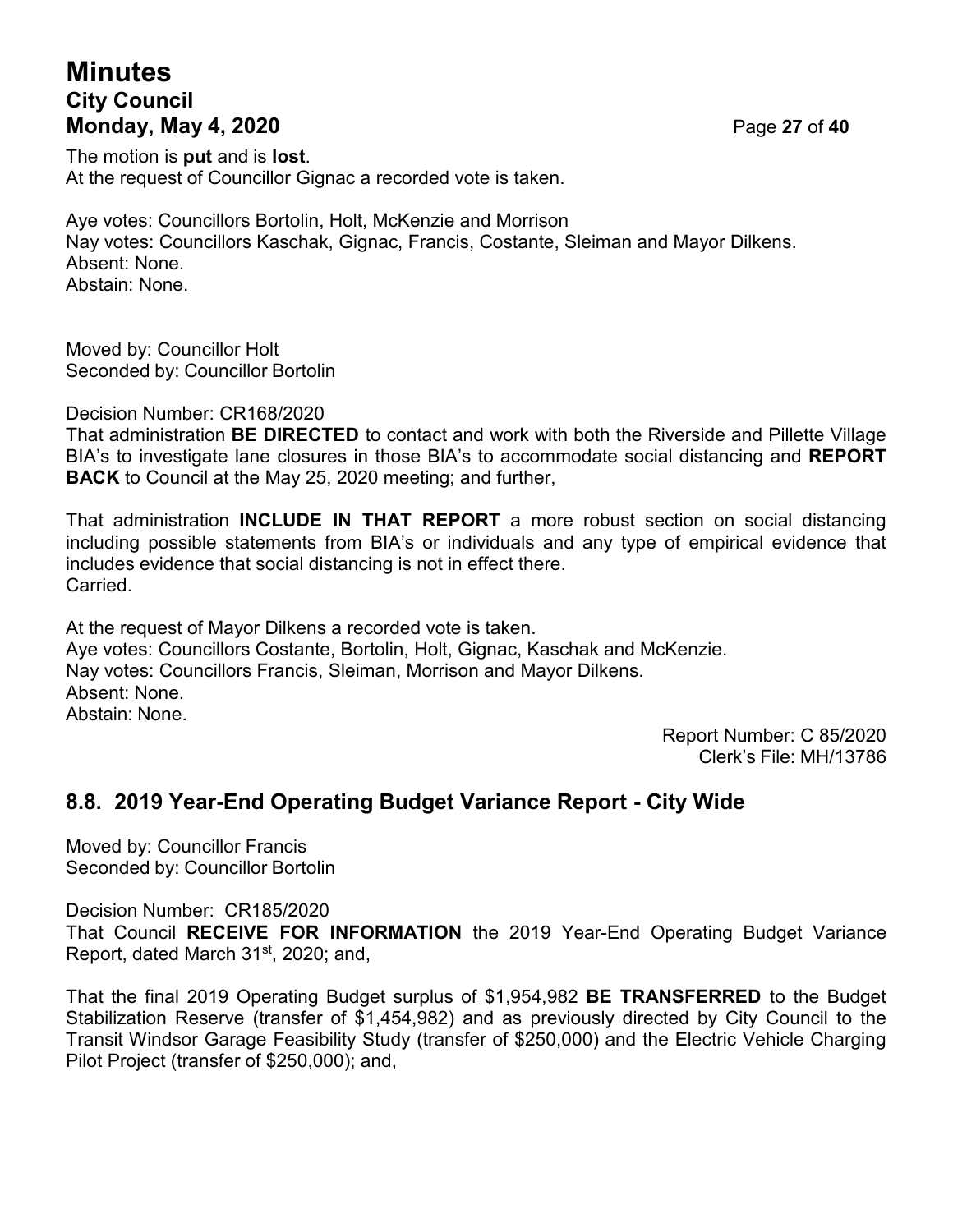## **Minutes City Council Monday, May 4, 2020** Page **28** of **40**

That in order to avoid the need to re-budget for various items, Council **APPROVE** \$2,229,461 in budget carryovers as detailed in Appendix C: 2019 Budget Carry-Forwards; and,

That Council **APPROVE** the balancing of and transfers from Capital Projects, as detailed in Appendix D: 2019 Capital Closeouts; and,

That Council **APPROVE** the attached Development Charges 2019 Income Statement Schedule (Appendix E); and,

That Council **APPROVE** the attached Development Charge Reserve Fund Statement – Listing of Credits (Appendix F); and,

That Council **APPROVE** the establishment of a new reserve account, titled the Flood Protection Education Program; and,

That in order to address future Social or Affordable Housing funding pressures, the City Treasurer **BE AUTHORIZED** at this discretion as part of the year-end process, to transfer any year end surplus occurring in the Housing Services budget and/or any reconciled year end surplus in the Windsor-Essex Community Housing Corporation's City approved budget to the City's Housing Reserve, to be retained and applied as may be required to fund future Social or Affordable Housing costs; and,

That Council **APPROVE** the following housekeeping items and various transfers to/from reserve accounts/funds:

- a. \$13,780.09 to the Fire Education account (1755) from operating department ID 0191310;
- b. \$1,692.21 from the Tree Planting Reserve account (1756) to operating department ID 0152710;
- c. \$20,958.09 from the Municipal Elections reserve account (1762) to operating department ID 0111511;
- d. \$21,016.07 to the Class Parks & Recreation reserve account (1763) from operating department ID consisting of annual 1% fee deposits less upgrades for technology development;
- e. \$13,426.26 from the Mapping reserve account (1771) to operating department ID 0161035;
- f. \$2,468.12 to the Riverfront Brick Program reserve account (1777) for relevant activities and costs incurred in the installation of bricks along the riverfront, as per CR 29/2009;
- g. \$24,791.56 to the Flood Protection Education Program reserve account (1799) related to a budget surplus for service line warranty commissions from operating department ID 0161049;
- h. \$56,984.23 from the Development Charges reserves (Funds 114-128) to operating department ID 0152710;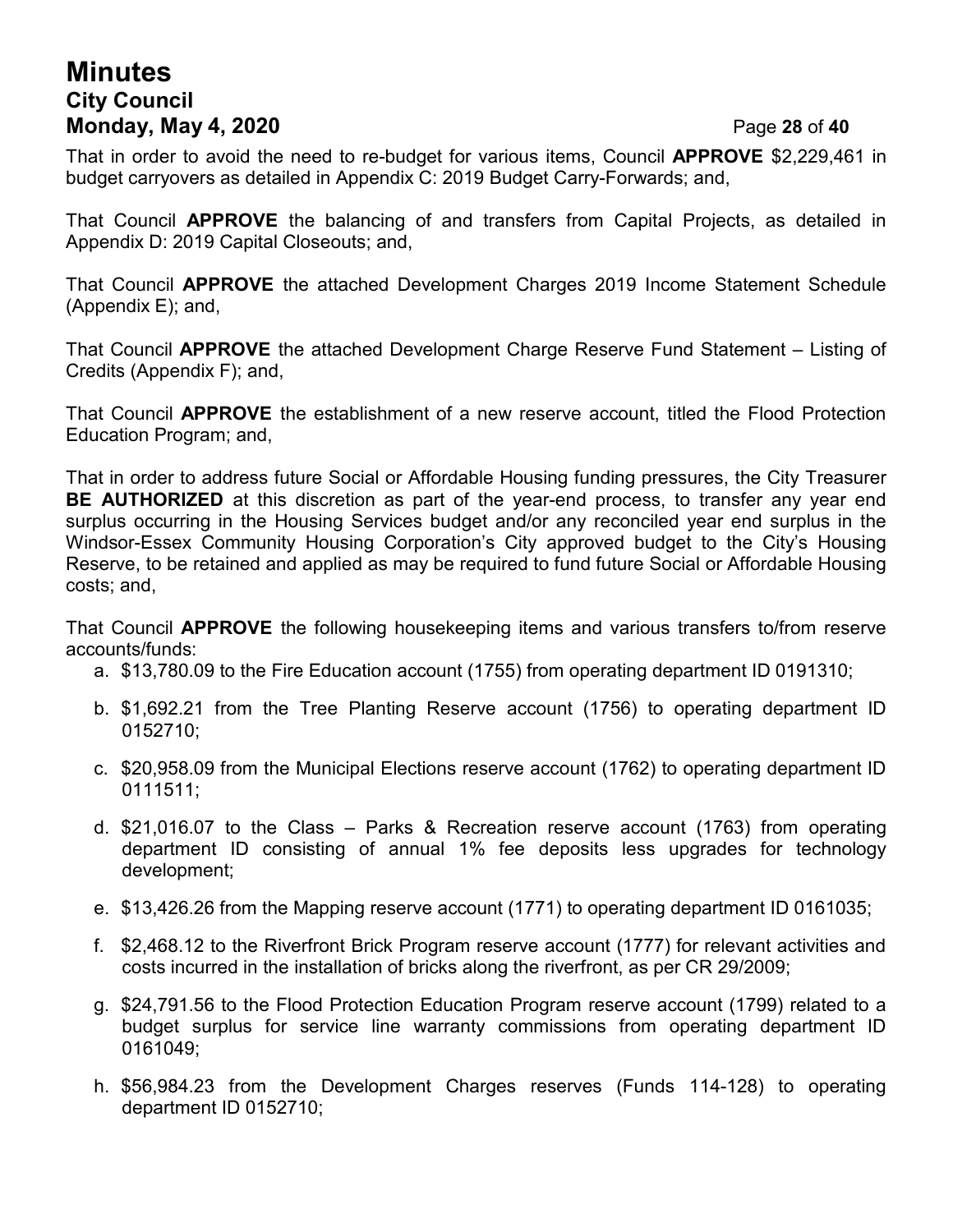# **Minutes City Council Monday, May 4, 2020** Page **29** of **40**

- i. \$805,845 to the Building Permit Fee reserve (Fund 180) from operating department ID 0152710;
- j. \$432,295.76 from the Capital Expenditure reserve (Fund 160) to operating department ID 0280601 for grass cutting and snow removal of vacant properties, and to operating department ID 0125240 for grass cutting and snow removal of transitional properties;
- k. \$1,018,370.21 to the Pollution Control reserve (Fund 208) resulting from the transfer of funds from the transfer of operations from American Water to Synagro;
- l. \$1,040,000 to the City Housing reserve (Fund 216) resulting from the Windsor Essex Community Housing Corporation (WECHC) and Housing Services 2019 year end surpluses. Carried.

Report Number: C 65/2020 Clerk's File: AFB/13467

#### **8.10. Acceleration of Climate Change Actions in response to the Climate Change Emergency Declaration - City Wide**

Moved by: Councillor McKenzie Seconded by: Councillor Bortolin

Decision Number: CR187/2020 ETPS 738

- 1. That City Council **RECEIVE** the Acceleration of Climate Change Actions in response to the Climate Change Emergency Declaration; and,
- 2. That City Council **REQUEST** Administration to begin considering Climate Change risks (mitigation and adaptation) under the Risk Section of City Council reports; and,
- 3. That Administration **REPORT BACK** before the end of 2020 on 1) the feasibility of the City of Windsor reporting on a carbon budget, 2) further expanding asset management tools to consider climate change, and 3) inclusion of climate change considerations into the development of the 2021 corporate budget documents; and,
- 4. That City Council **APPROVE** the creation of a Climate Change Reserve Fund; and,
- 5. That City Council **APPROVE** the transfer of \$150,000 from the Budget Stabilization Reserve Fund into the Climate Change Reserve Fund; and
- 6. That City Council **APPROVE** the use of funding from the Climate Change Reserve Fund, for climate change initiatives broadly described in this report, through CAO Delegation of Authority (DOA) reports, subject to technical content being satisfactory to the City Engineer and financial content being satisfactory to the City Treasurer, and that these approvals **BE REPORTED** to Council as part of the regular semi annual DOA reporting; and,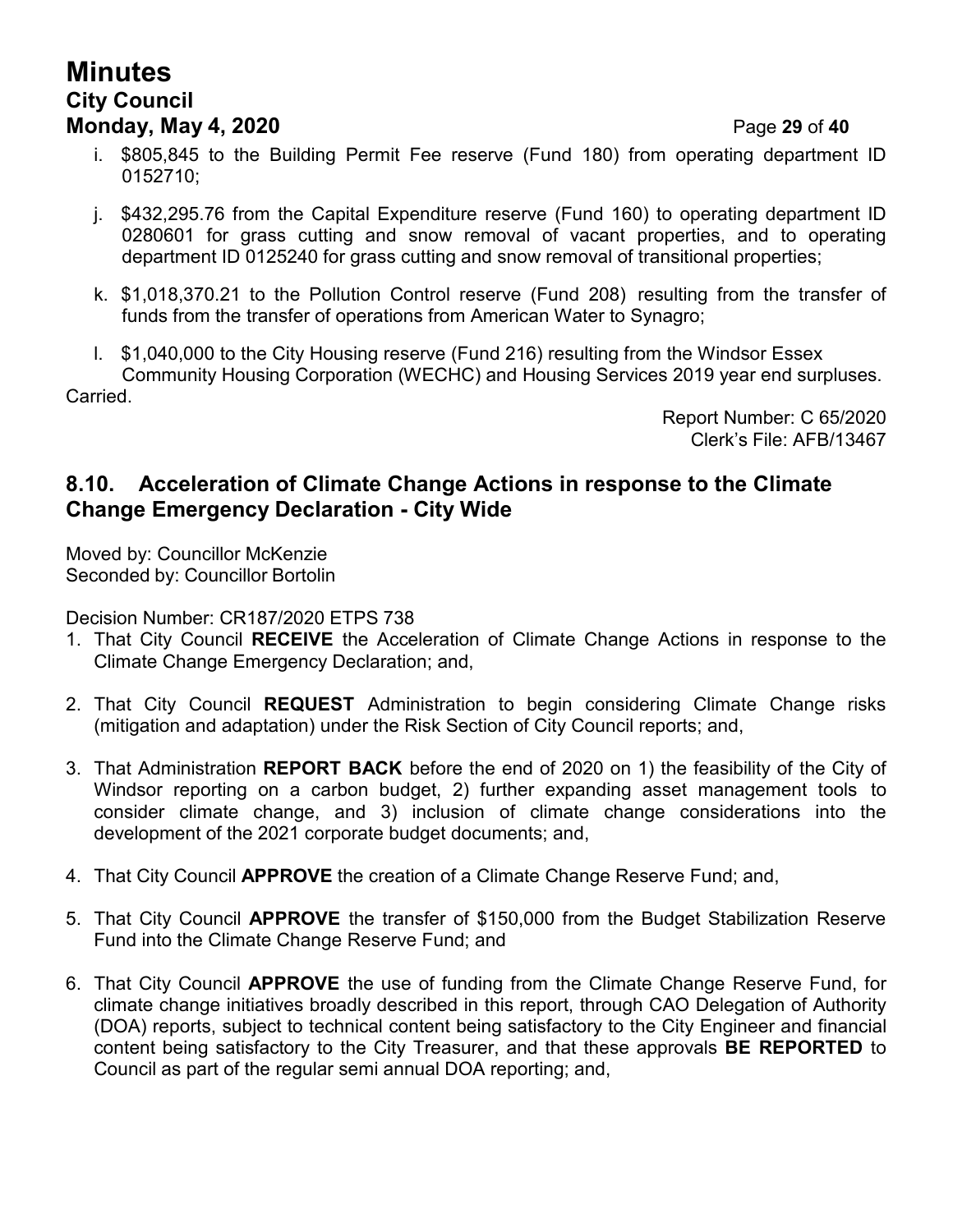# **Minutes City Council Monday, May 4, 2020** Page **30** of **40**

- 7. t, as part of the 2021 Budget Process, Administration **BRING FORWARD** a request for the additional operating budget funding required to undertake the measures noted in this report and as detailed in the Financial Matters section; and,
- 8. That City Council **APPROVE** Administration to submit applications for grant funding ("the Grant") in support of climate change initiatives, along with the following recommendations:
	- a. That the Chief Administrative Officer **BE AUTHORIZED** to execute any agreements, declarations or approvals required to submit the application to the Grant;
	- b. That the Chief Administrative Officer and the City Clerk **BE AUTHORIZED** to take any such action and sign any such documentation as may be required to effect the recommendations and funding for the Grant, subject to all documentation being satisfactory in legal form to the City Solicitor, in technical content to the City Engineer, and in financial content to the City Treasurer;
	- c. That in the event the City receives written confirmation of the Grant funding being awarded to the City, implementation of the Project does not result in a need for additional City funding not already approved by City Council and where the Grant provider confirms that expenditures as of that date are eligible, then City Council **APPROVES** the following recommendations:
		- i. The Chief Administrative Officer **BE AUTHORIZED** to delegate signing of all claims and applicable schedules and other such documents required as part of the request for payment to the Supervisor, Environmental Sustainability & Climate Change or designate, subject to financial content approval from the area's Financial Planning Administrator or their manager; and,
		- ii. The Chief Administrative Officer and City Clerk **BE AUTHORIZED** to sign agreements or contracts with successful vendors / proponent / bidders satisfactory in technical content for all projects to the City Engineer, in financial content to the City Treasurer, and in legal form to the City Solicitor; and,
		- iii. The Purchasing Manager **BE AUTHORIZED** to issue Purchase Orders or RFPs as may be required to effect the recommendations noted above, subject to all specification being satisfactory in technical content to the City Engineer, in legal content to the City Solicitor and in financial content to the City Treasurer.
- 9. That Administration **REPORT BACK** to Council on climate change mitigation and adaptation initiative partnerships with municipalities within the region and community organizations; and further,
- 10.That Administration **BE REQUESTED** to provide information to Council on the City of Windsor's carbon footprint in any future reports on climate change. Carried.

Report Number: SCM 67/2020 & S 18/2020 Clerk's File: EI/10822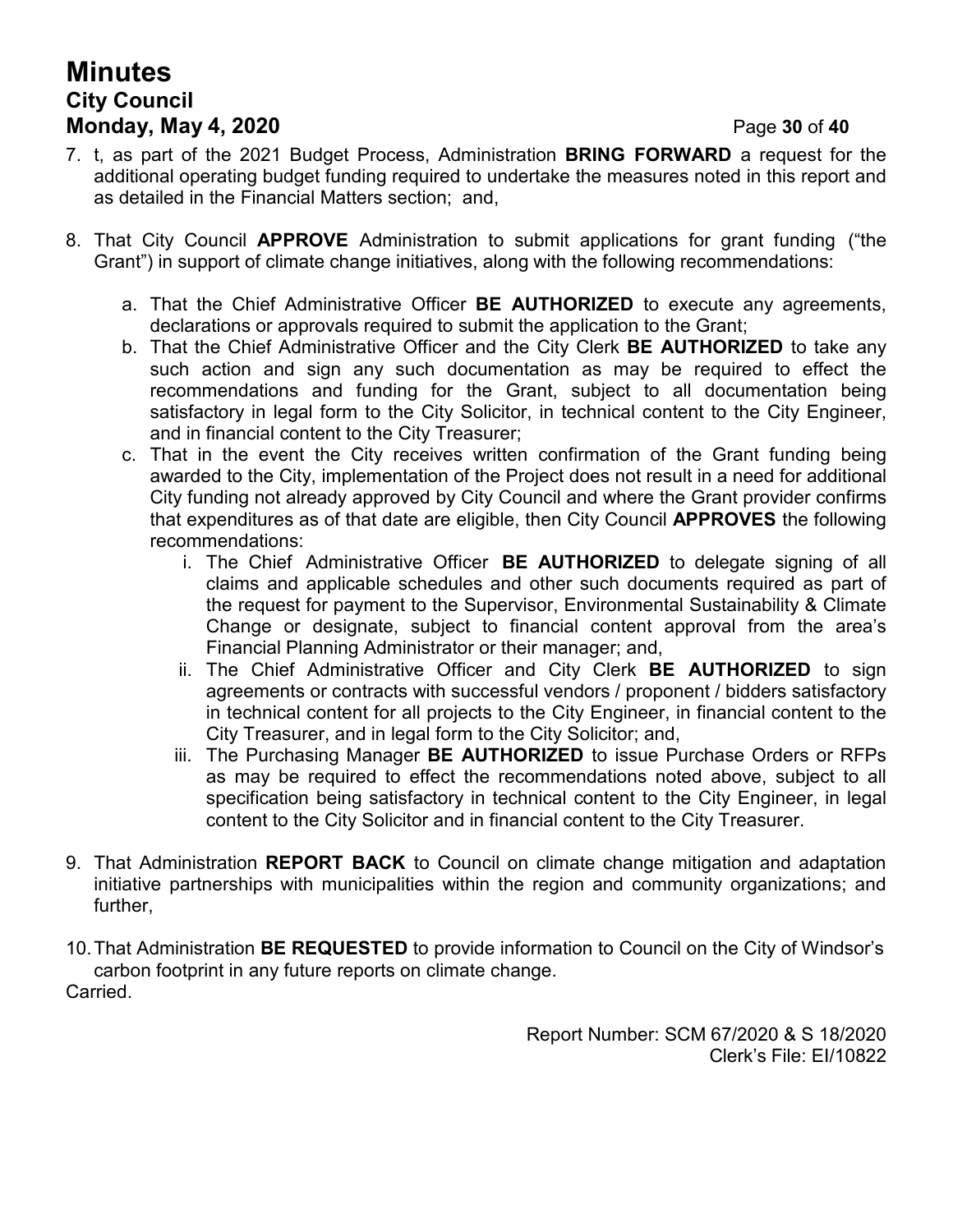# **Minutes**

#### **City Council Monday, May 4, 2020** Page **31** of **40**

#### **.9. Heritage Alteration Permit for 2161 Riverside Drive - Exterior alterations tothe Ross-Struthers House (Ward 2)**

Moved by: Councillor Costante Seconded by: Councillor Francis

Decision Number: CR186/2020

- I. THAT a Heritage Alteration Permit for installation of the glass railing balcony above the front enclosed porch of the Ross-Struthers House, 2161 Riverside Drive West, in Council Report S 229/2019, **BE GRANTED** on condition that the Owner reconstruct designated heritage attributes as per additional drawings submitted by the Applicant on page 500 of the May 4 City Council agenda package, and as per the Lassaline report submitted for May 4, 2020 Council Meeting, for building permit issuances (attached); and,
- II. THAT further minor alterations to the request **BE DELEGATED** to the City Planner for final approval.

Carried.

Councillors Holt, Bortolin, Morrison and Gignac voting nay.

Report Number: SCM 467/2019 & S 229/2019 Clerk's File: MBA/11185

### **8.11. Community Gardens on Municipal Property Policy Update - City Wide**

Moved by: Councillor Bortolin Seconded by: Councillor Holt

Decision Number: CR188/2020 ETPS 741

- I) That the update to the Community Gardens on Municipal Property Policy **BE APPROVED;** and,
- II) That the CAO **BE AUTHORIZED** to approve updates to Community Garden Template License Agreements and Community Garden Template License Renewal Agreements; and,
- III) That the Delegation of Authority Bylaw (208-2008) **BE AMENDED** to reflect that such authority has been granted; and further,
- IV) That administration **BE DIRECTED** to prepare a report for Council's consideration outlining potential opportunities for gap-filling where United Way funding had dropped off in certain neighbourhoods where the gardens were relying on that funding and those groups to keep them going.

Carried.

Report Number: SCM 70/2020 & S 210/2019 Clerk's File: SR2020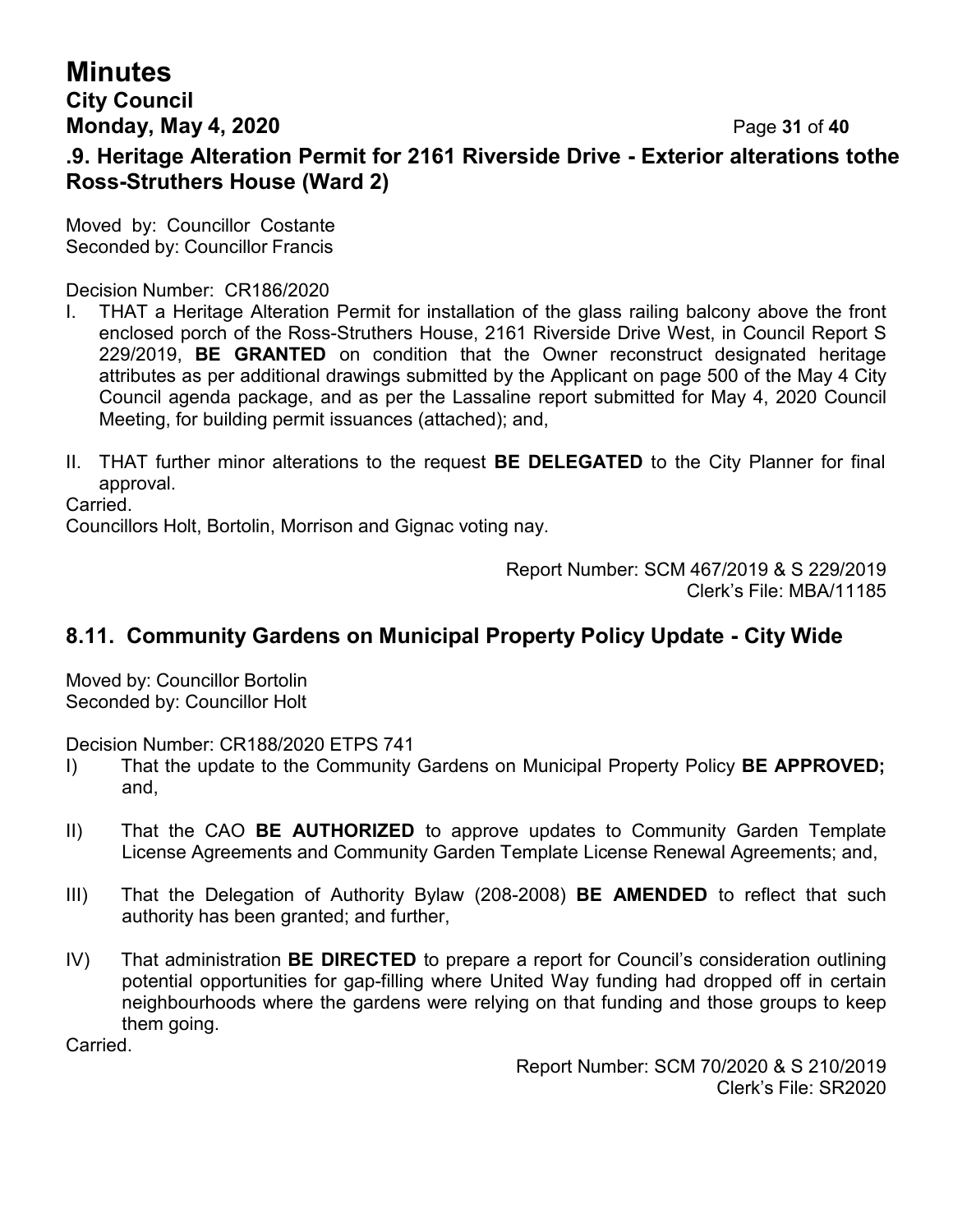## **Minutes City Council Monday, May 4, 2020** Page **32** of **40 .14. Climate Change Adaptation Plan, Degrees of Change- City Wide**

Moved by: Councillor Gignac Seconded by: Councillor Francis

#### **CR191/2020 RESCINDED BY CR305/2020 ADOPTED JUNE 15, 2020**

Decision Number: CR191/2020 ETPS 745 That the Climate Change Adaptation Plan, Degrees of Change **BE RECEIVED**. Carried.

Report Number: SCM 74/2020 & S 20/2020 Clerk's File: EI/10822

### **8.28. Interim Control By-law Exemption 2020-6 - 1352192 Ontario Ltd - 4810 Walker Road - Ward 9**

Moved by: Councillor McKenzie Seconded by: Councillor Costante

Decision Number: CR205/2020 That the request by 1352192 Ontario Ltd. for an exemption from the provisions of Interim Control By-law 78-2019 for property at 4810 Walker Road **BE DENIED**. Carried. Councillors Holt, Francis, and Bortolin voting nay.

> Report Number: SCM 109/2020 & S 25/2020 Clerk's File: Z/13528

## **12. CONSIDERATION OF COMMITTEE REPORTS**

## **12.1. (i) Report of the Special In-Camera meeting or other Committee as may be held prior to Council**

Moved by: Councillor Sleiman Seconded by: Councillor Bortolin

Decision Number: CR217/2020 That the report of the In Camera meeting held May 4, 2020 **BE ADOPTED** as presented. Carried.

Report Number: ACO2020

## **13. BY-LAWS (First and Second Reading)**

Moved by: Councillor Costante Seconded by: Councillor Francis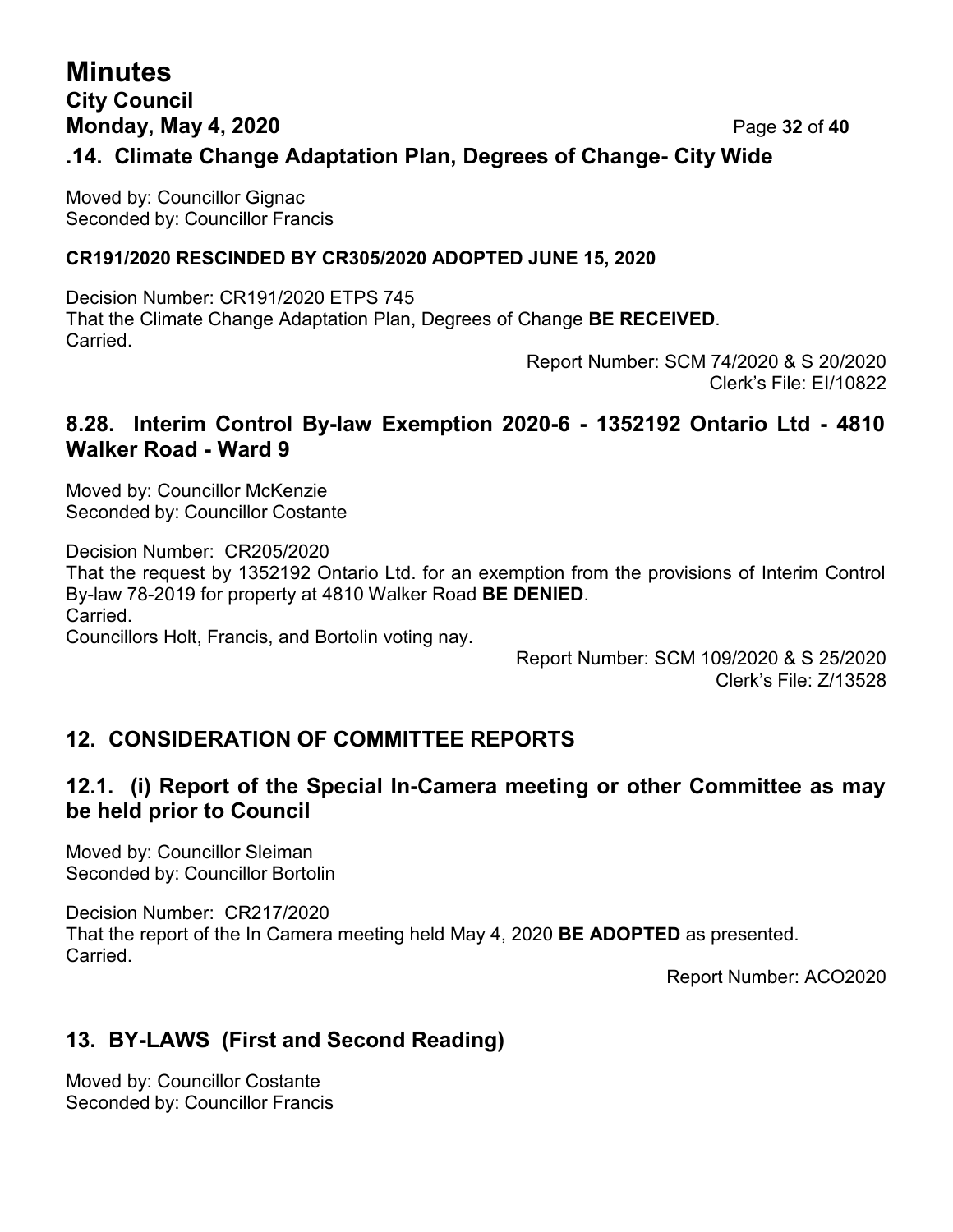# **Minutes City Council Monday, May 4, 2020** Page **33** of **40**

That the following By-laws No. 57-2020 through 73-2020 (inclusive) be introduced and read a first and second time:

**57-2020** A BY-LAW TO ASSUME FOR SUBSEQUENT RETENTION BY THE CORPORATION OF THE CITY OF WINDSOR FOR MUNICIPAL PURPOSES THE 3.048 METRE (10 FOOT) WIDE EAST/WEST ALLEY LOCATED WEST OF HENRY FORD CENTRE DRIVE, EAST OF DROUILLARD ROAD, SOUTH OF THE SOUTHERLY LIMIT OF THE PROPERTY MUNICIPALLY KNOWN AS 1168 DROUILLARD ROAD AND THE NORTH OF DEMING STREET, CITY OF WINDSOR authorized by CR690/2016, adopted November 7, 2016

**58-2020** A BY-LAW TO CLOSE AND STOP UP TO BE RETAINED BY THE CORPORATION OF THE CITY OF WINDSOR FOR MUNICIPAL PURPOSES THE 3.048 METRE (10 FOOT) WIDE EAST/WEST ALLEY LOCATED WEST OF HENRY FORD CENTRE DRIVE, EAST OF DROUILLARD ROAD, SOUTH OF THE SOUTHERLY LIMIT OF THE PROPERTY MUNICIPALLY KNOWN AS 1168 DROUILLARD ROAD AND THE NORTH OF DEMING STREET; CITY OF WINDSOR authorized by CR690/2016, adopted November 7, 2016

**59-2020** A BY-LAW TO ASSUME FOR SUBSEQUENT CLOSURE THE 3.66 METRE (12 FOOT) WIDE NORTH/SOUTH ALLEY LOCATED WEST OF HENRY FORD CENTRE DRIVE, EAST OF DROUILLARD ROAD, SOUTH OF THE SOUTHERLY LIMIT OF THE PROPERTY MUNICIPALLY KNOWN AS 1168 DROUILLARD ROAD AND NORTH OF DEMING STREET, CITY OF WINDSOR authorized by CR690/2016, adopted November 7, 2016

**60-2020** A BY-LAW TO CLOSE AND STOP UP AND CONVEY THE 3.66 METRE (12 FOOT) WIDE NORTH/SOUTH ALLEY LOCATED WEST OF HENRY FORD CENTRE DRIVE, EAST OF DROUILLARD ROAD, SOUTH OF THE SOUTHERLY LIMIT OF THE PROPERTY MUNICIPALLY KNOWN AS 1168 DROUILLARD ROAD AND NORTH OF DEMING STREET, CITY OF WINDSOR authorized by CR690/2016, adopted November 7, 2016

**61-2020** A BY-LAW TO FURTHER AMEND BY-LAW 188-2000, BEING A BY-LAW TO APPOINT PROVINCIAL OFFENCES OFFICERS FOR THE CORPORATION OF THE CITY OF WINDSOR authorized by BL98-2011 s. 27.1(l)(i), adopted June 7, 2011

**62-2020** A BY-LAW TO FURTHER AMEND BY-LAW NUMBER 9148 BEING A BY-LAW TO REGULATE TRAFFIC WITHIN THE LIMITS OF THE CITY OF WINDSOR authorized by CR83/2020, adopted February 24, 2020

**63-2020** A BY-LAW TO AMEND BY-LAW 13-2014, BEING A BY-LAW TO PROVIDE FOR THE IMPOSITION AND COLLECTION OF SEWAGE SYSTEM CHARGES authorized by B14/2020, adopted January 27, 2020

**64-2020** A BY-LAW TO AMEND BY-LAW NUMBER 392-2002, BEING A BY-LAW TO ESTABLISH AND REQUIRE PAYMENT OF FEES AND CHARGES authorized by B10/2020 & B53/2020, adopted January 27, 2020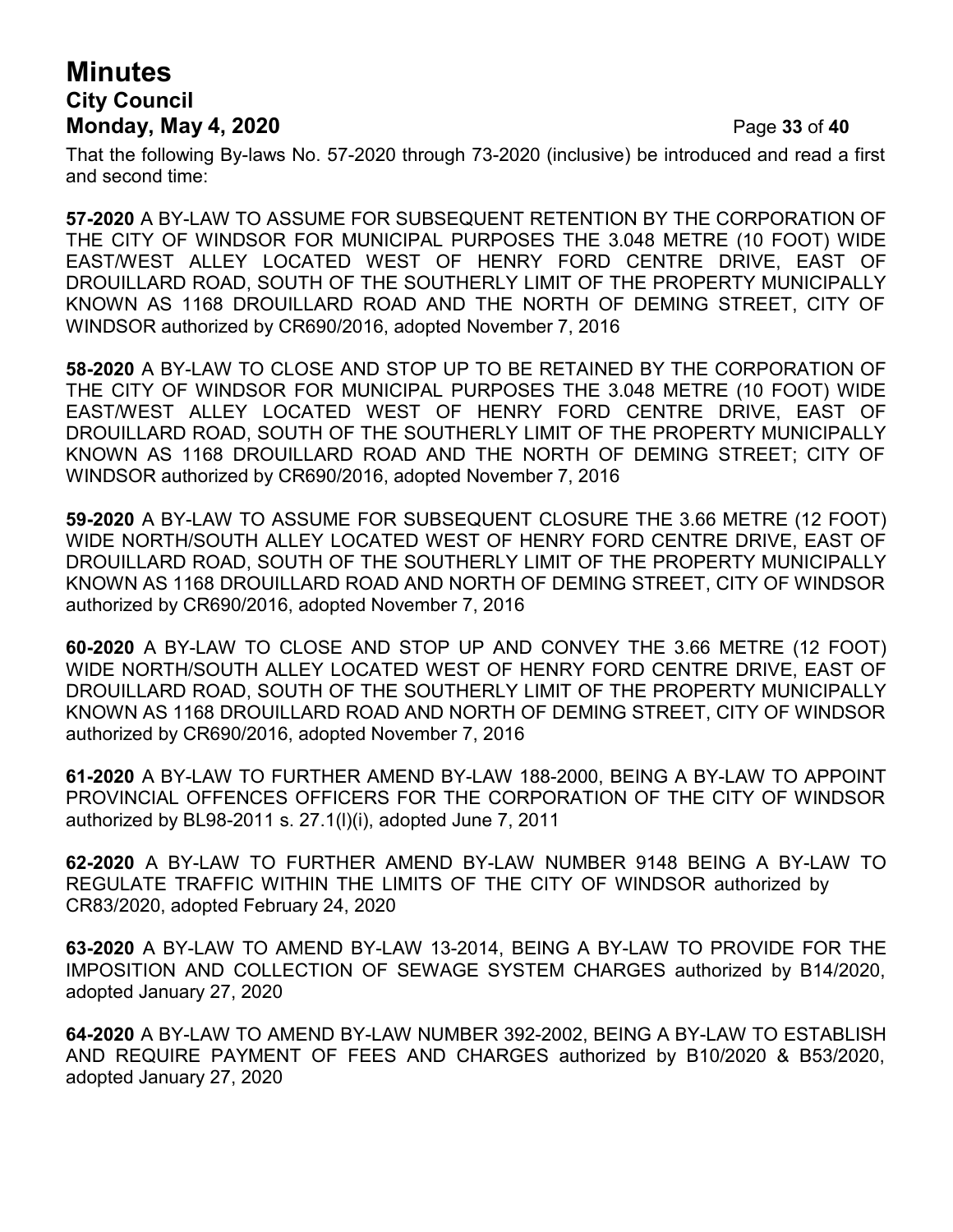## **Minutes City Council Monday, May 4, 2020** Page **34** of **40**

**65-2020** A BY-LAW TO PROVIDE THAT PART-LOT CONTROL SHALL NOT APPLY TO CERTAIN LAND THAT IS WITHIN REGISTERED PLAN 892 IN THE CITY OF WINDSOR authorized by BL139-2013, adopted August 26, 2013

**66-2020** A BY-LAW TO FURTHER AMEND BY-LAW NUMBER 9023 BEING A BY-LAW TO REGULATE VEHICULAR PARKING WITHIN THE LIMITS OF THE CITY OF WINDSOR ON MUNICIPAL STREETS, MUNICIPAL PARKING LOTS AND PRIVATE PROPERTIES authorized by CAO 74/2020, adopted March 26, 2020

**67-2020** A BY-LAW TO ESTABLISH LANDS AS A PUBLIC HIGHWAY KNOWN AS HAIG STREET, IN THE CITY OF WINDSOR authorized by CR76/2011, adopted February 28, 2011

**68-2020** A BY-LAW TO FURTHER AMEND BY-LAW NUMBER 9148 BEING A BY-LAW TO REGULATE TRAFFIC WITHIN THE LIMITS OF THE CITY OF WINDSOR authorized by CAO 92/2020, adopted April 9, 2020

**69-2020** A BY-LAW TO ASSUME MAITLAND AVENUE BEING STREETS SHOWN ON PLAN OF SUBDIVISION 12M-592 KNOWN AS MAITLAND AVENUE AND THE MUNICIPAL SERVICES LOCATED THEREIN, IN THE CITY OF WINDSOR authorized by M98-2012, adopted February 21, 2012

**70-2020** A BY-LAW TO AUTHORIZE THE CONSTRUCTION OF CONCRETE CURBS AND GUTTERS AND BOULEVARD RESTORATION ON CALIFORNIA STREET FROM NORFOLK STREET TO PULFORD STREET, IN THE CITY OF WINDSOR, AS A LOCAL IMPROVEMENT **(See Item 8.2, Report C 72/2020)**

**71-2020** A BY-LAW TO PROVIDE FOR THE REPAIR AND IMPROVEMENT OF THE BROADWAY DRAIN AND HEALY DRAIN **(See Item 8.6, Report C 73/2019)**

**72-2020** A BY-LAW TO PROVIDE FOR THE ABANDONMENT OF PART OF THE HEALY DRAIN **(See Item 8.6, Report C 73/2019)**

**73-2020** A BY-LAW TO CONFIRM PROCEEDINGS OF THE COUNCIL OF THE CORPORATION OF THE CITY OF WINDSOR AT ITS MEETING HELD ON THE 4th DAY OF MAY, 2020 **Carried** 

#### **14. MOVE BACK INTO FORMAL SESSION**

Moved by: Councillor Gignac Seconded by: Councillor Holt

That the Committee of the Whole does now rise and report to Council respecting the business items considered by the Committee:

- 1) Communication Items (as amended)
- 2) Consent Agenda (as amended)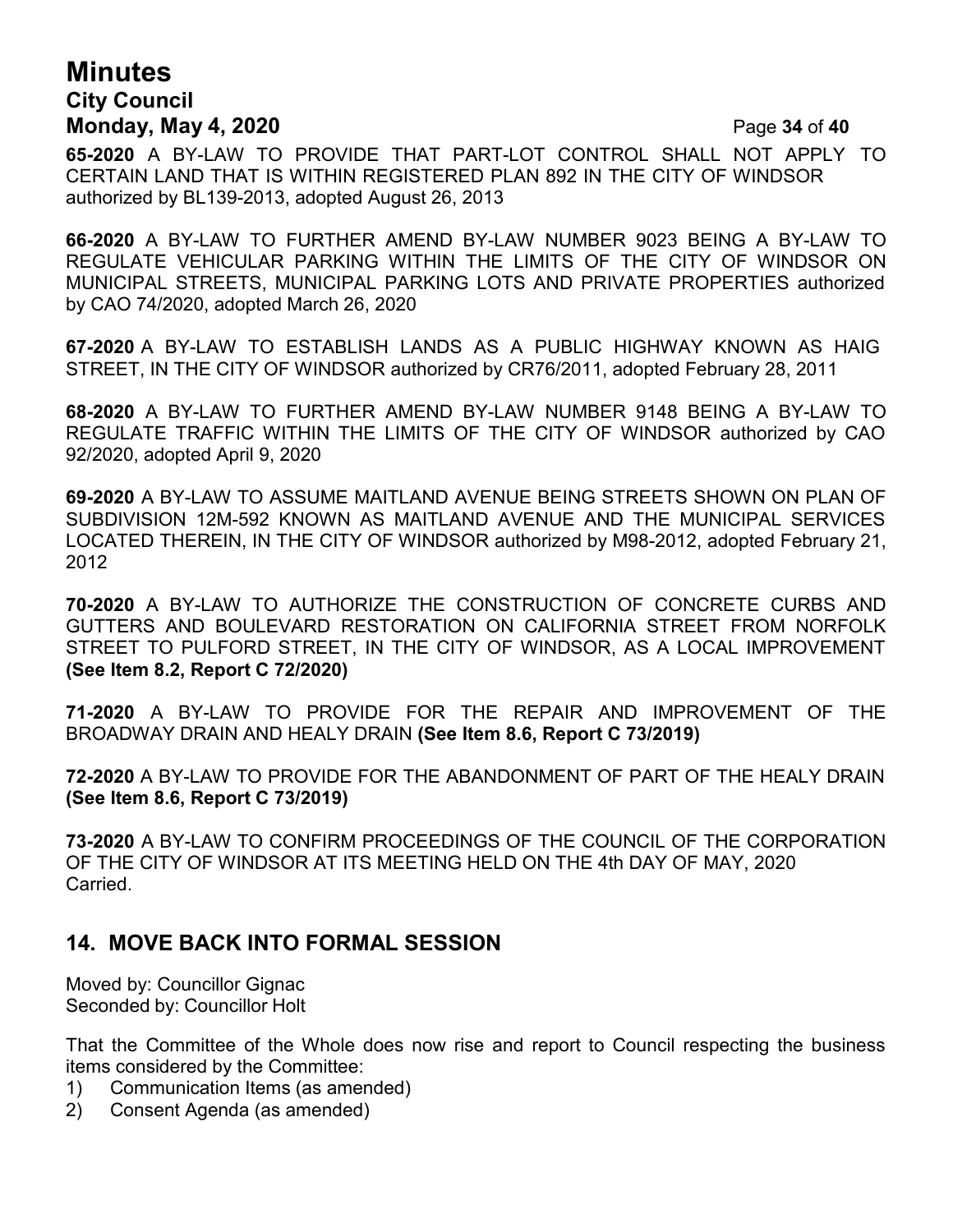# **Minutes City Council Monday, May 4, 2020** Page **35** of **40**

- 3) Items Deferred Items Referred
- 4) Consideration of the Balance of Business Items (as amended)
- 5) Committee Reports (as presented)
- 6) By-laws given first and second readings

**Carried** 

# **15. NOTICES OF MOTION**

Moved by: Councillor Morrison Seconded by: Councillor Bortolin

Decision Number: CR218/2020

That Rule 13.9 of the Procedure By-law **BE WAIVED** to introduce a motion for consideration without prior notice regarding a waiver for the noise by-law #6716 for the month of May 2020. Carried.

Moved by: Councillor Morrison Seconded by: Councillor Costante

Decision Number: CR219/2020

That as a result of COVID-19 pandemic, that administration **BE DELEGATED** authority for noise by-law #6716 waiver requests for the month of May, 2020, and that administration **BE GRANTED** the authority to suspend the requirement for public consultation on those waiver requests. Carried.

At the request of Mayor Dilkens a recorded vote is taken.

Aye votes: Councillors Costante, Bortolin, Holt, Sleiman, Kaschak, McKenzie, Morrison and Mayor Dilkens. Nay votes: Councillors Francis and Gignac. Absent: None. Abstain: None.

Clerk's File: MH/13786

## **16. THIRD AND FINAL READING OF THE BY-LAWS**

Moved by: Councillor Kaschak Seconded by: Councillor McKenzie

That the By-laws No. 57-2020 through 73-2020 having been read a first and second time be now read a third time and finally passed and that the Mayor and Clerk **BE AUTHORIZED** to sign and seal the same notwithstanding any contrary provision of the Council. Carried.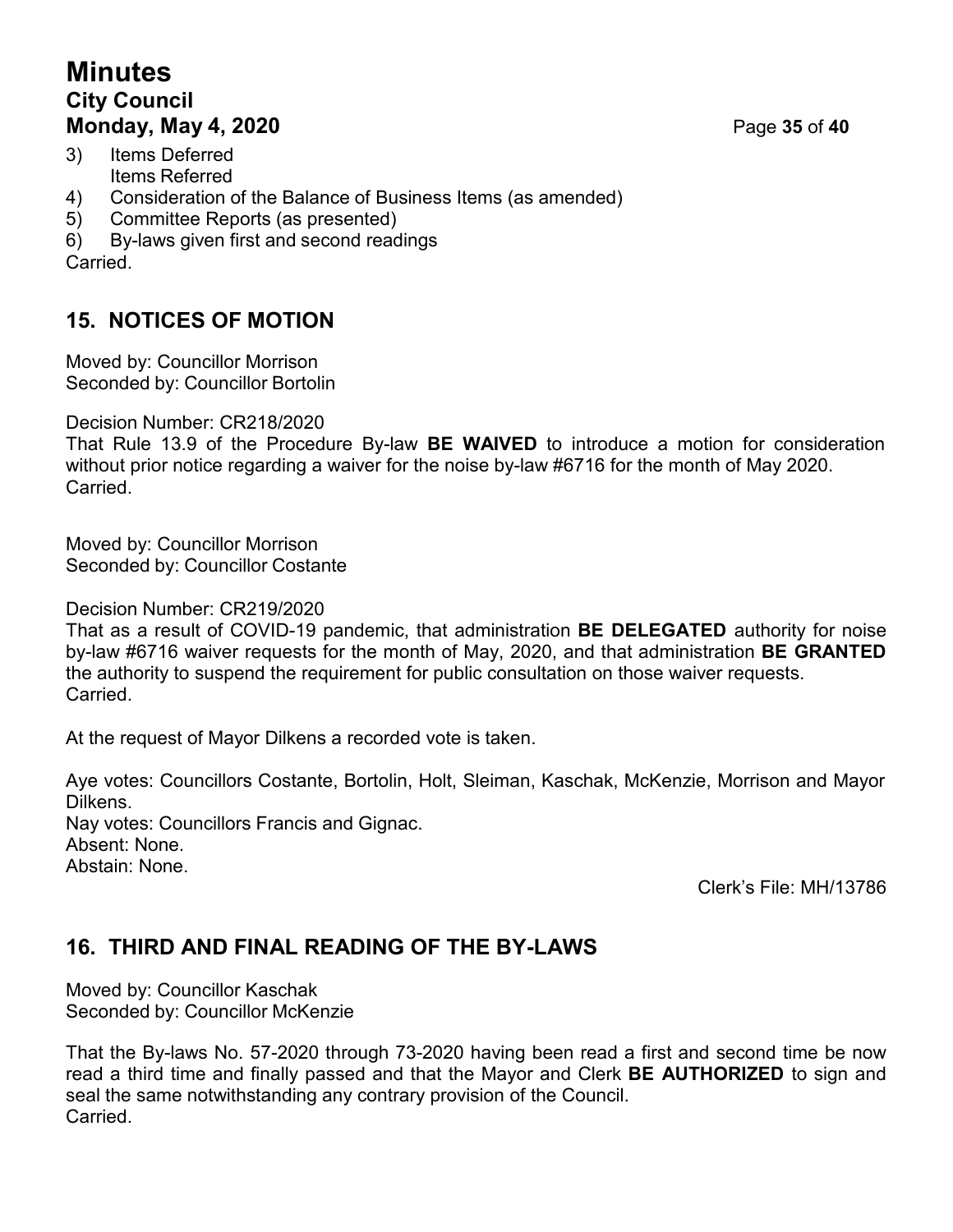## **Minutes City Council Monday, May 4, 2020** Page **36** of **40 17. TITIONS**

Moved by: Councillor Morrison Seconded by: Councillor Sleiman

Decision Number: CR220/2020

That the petition presented by Councillor Sleiman from the residents surrounding the property known as 4558 Ontario objecting to the rezoning application to have 4558 Ontario rezoned to allow the building of a four-plex **BE RECEIVED** by the Clerk and the Clerk **BE DIRECTED** to forward the petition to the City Planner for the purpose of an examination of the requested works or undertakings. Carried.

Clerk's File: SPL2020

## **18. QUESTION PERIOD**

#### **18.3. CQ 10-2020**

Moved by: Councillor Bortolin Seconded by: Councillor Costante

#### Decision Number: CR221/2020

That the following Council Question by Councillor McKenzie **BE APPROVED,** and that Administration **BE DIRECTED** to proceed with the necessary actions to respond to the Council Question in the form of a written report, consistent with Council's instructions, and in accordance with Section 17.1 of the Procedure By-law 98-2011:

#### CQ 10-2020:

#### **Assigned to Corporate Leader Parks, Corporate Facilities, Recreation and Culture**

That Administration report back to Council on the options that could be considered to create safer opportunities for the public to enjoy access to our parks trail systems that enhances the ability for people to respect physical distancing protocols.

Carried.

Clerk's File: MH/13786

## **21. ADJOURNMENT**

Moved by: Councillor Francis Seconded by: Councillor Gignac

That this Council meeting stand adjourned until the next regular meeting of Council or at the call of the Mayor. Carried.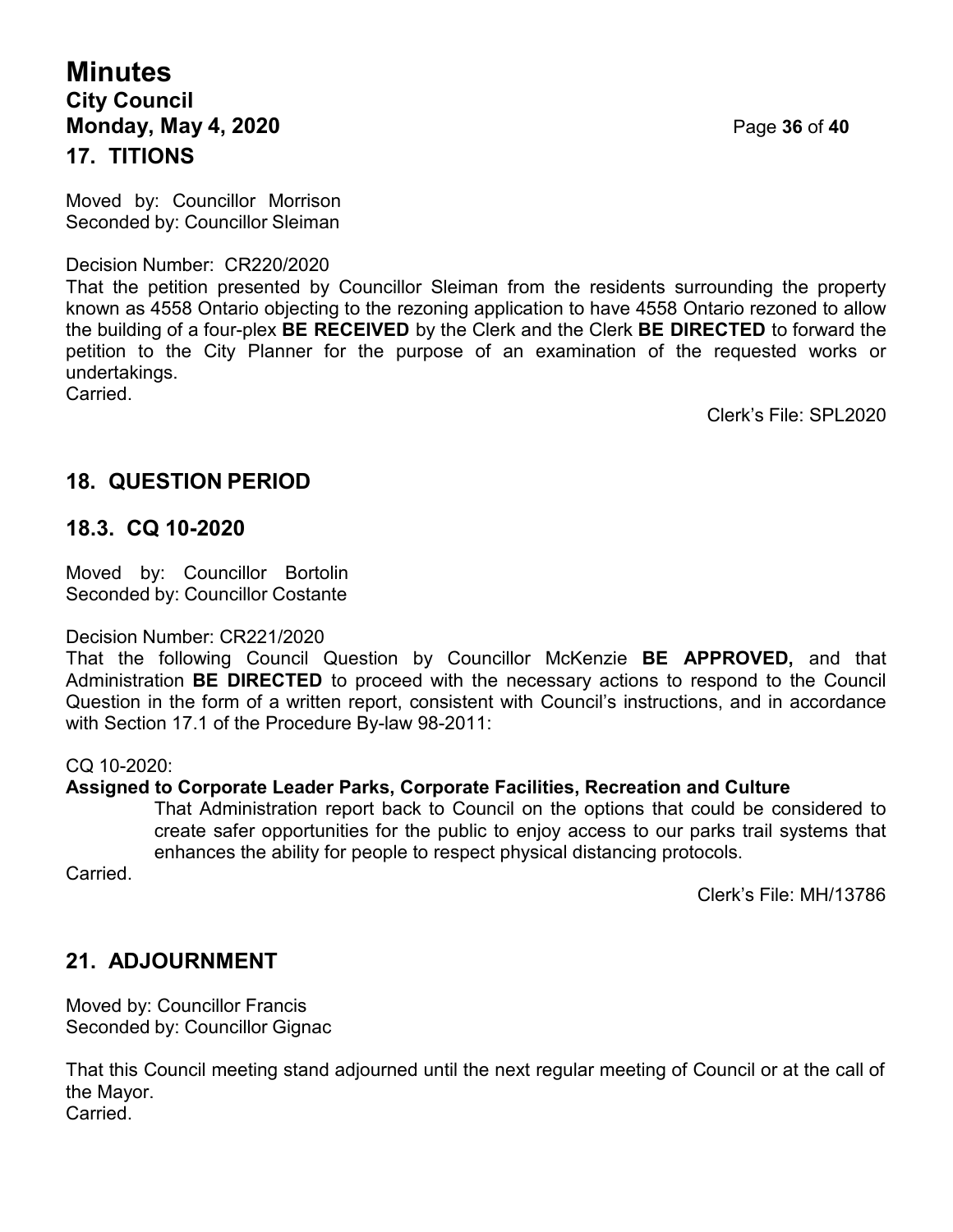# **Minutes City Council Monday, May 4, 2020** Page **37** of **40**

Accordingly, the meeting is adjourned at 5:20 o'clock p.m.

Mayor

**City Clerk**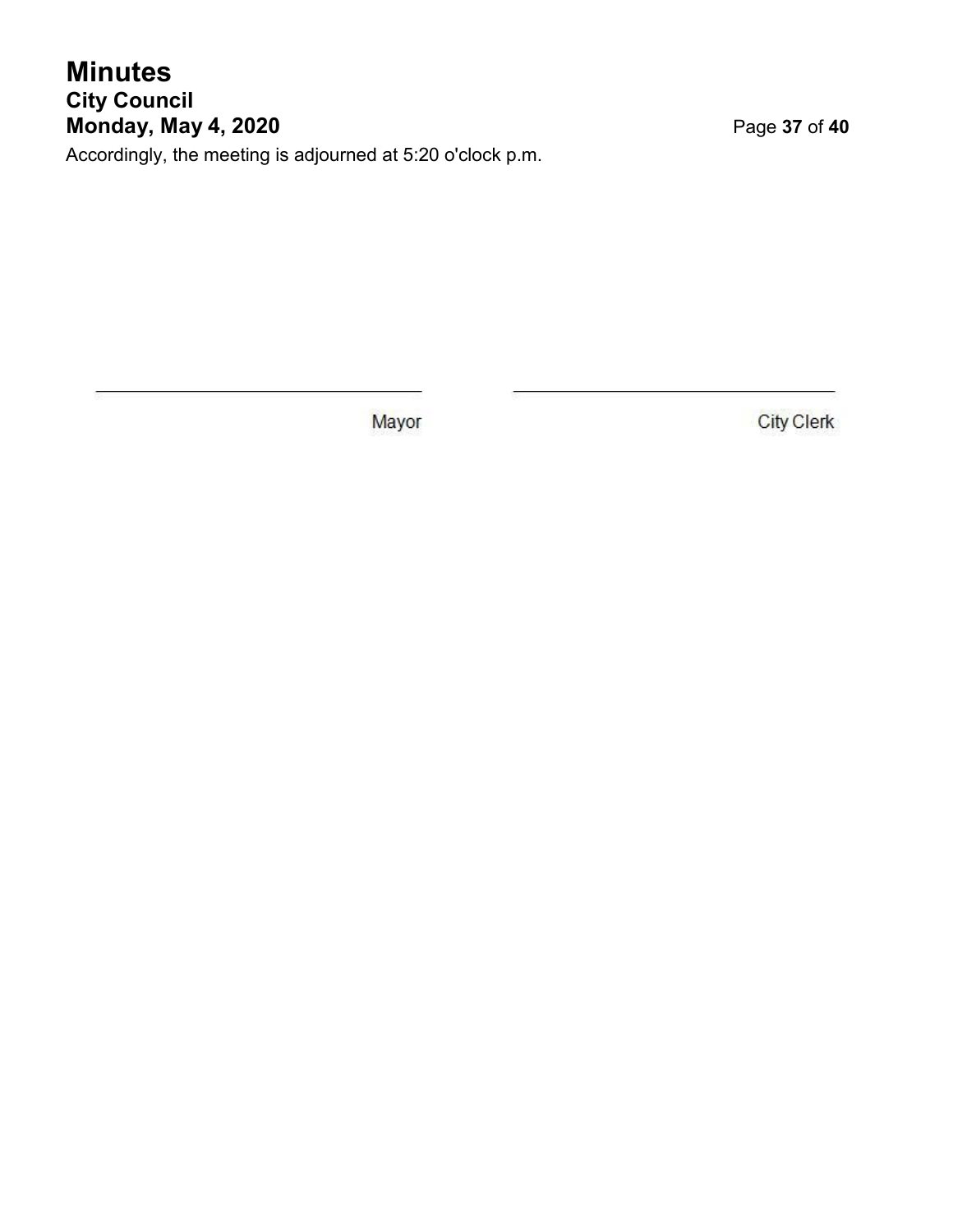**Minutes City Council**

**Monday, May 4, 2020** Page **38** of **40** Adopted by Council at its meeting held May 4, 2020 (CR 217/2020) VC/bm

#### **SPECIAL MEETING OF COUNCIL – IN CAMERA May 4, 2020**

**Members participating via electronic participation in accordance with Procedure By-law #98- 2011 as amended, which allows for electronic participation during a declared emergency.**

#### **Meeting called to order at: 12:30 p.m.**

#### **Members in Attendance:**

Mayor D. Dilkens Councillor F. Francis Councillor F. Costante Councillor C. Holt Councillor R. Bortolin Councillor G. Kaschak Councillor J. Gignac Councillor K. McKenzie Councillor J. Morrison Councillor E. Sleiman

#### **Also in attendance:**

- O. Colucci, Chief Administrative Officer
- J. Payne, Community Development and Health Commissioner and Corporate Leader Social Development, Health, Recreation and Culture
- M. Winterton, City Engineer and Corporate Leader Environmental Protection and **Transportation**
- V. Critchley, City Clerk/Licence Commissioner and Corporate Leader Public Engagement and Human Resources
- J. Mancina, Chief Financial Officer/City Treasurer and Corporate Leader Finance and **Technology**
- S. Askin-Hager, City Solicitor and Corporate Leader Economic Development and Public **Safety**
- J. Wilson, Corporate Leader, Parks, Facilities, Recreation and Culture
- A. Teliszewsky, Mayor's Chief of Staff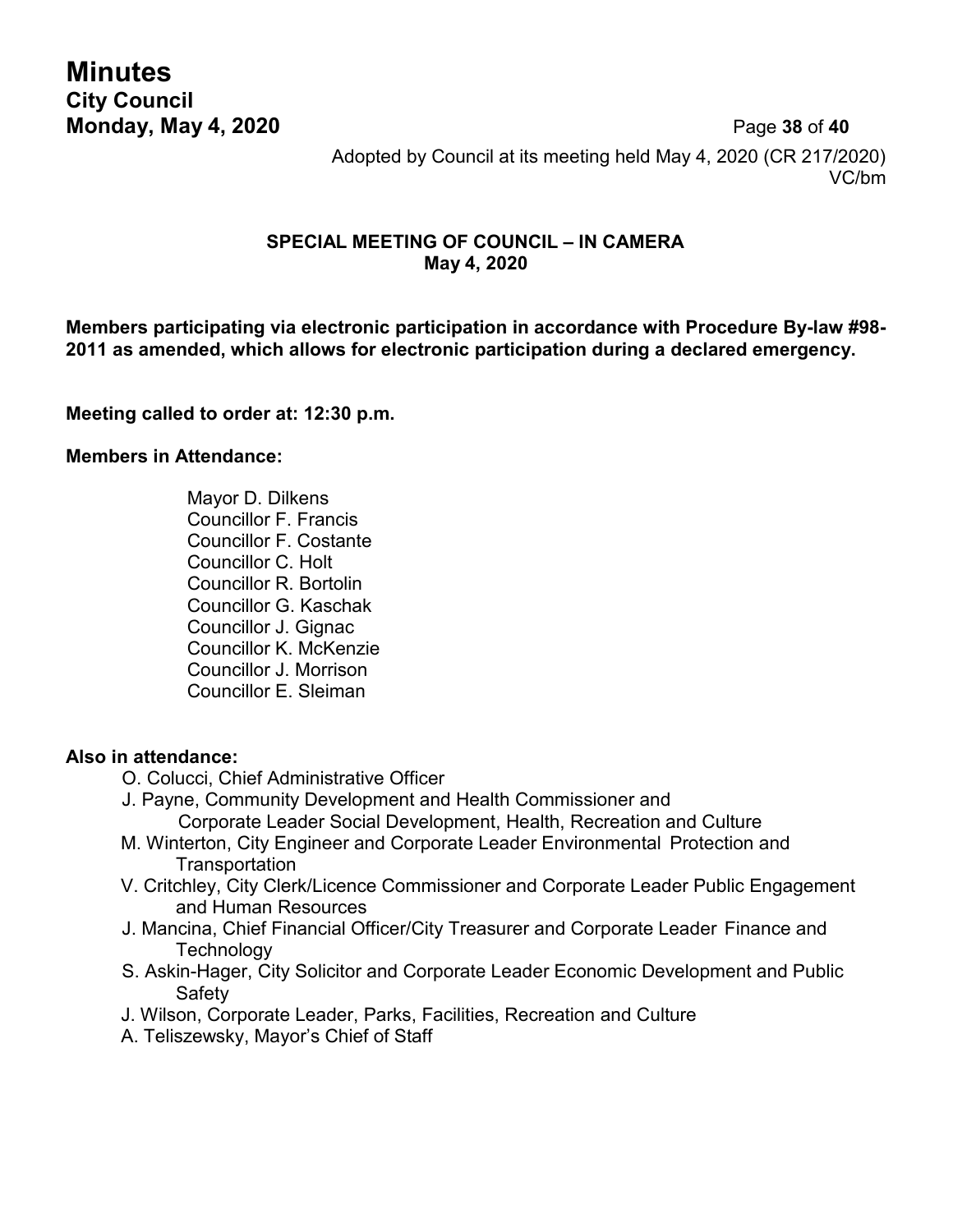# **Minutes City Council Monday, May 4, 2020** Page **39** of **40**

**Verbal Motion is presented by Councillor McKenzie, seconded by Councillor Sleiman, to move in Camera for discussion of the following item(s):**

| <u>Item</u><br><u>No.</u> | <b>Subject</b>                                                                   | Section-<br><b>Pursuant to</b><br><b>Municipal Act,</b><br>2001, as amended |
|---------------------------|----------------------------------------------------------------------------------|-----------------------------------------------------------------------------|
|                           | Legal matter - advice subject to solicitor -<br>client privilege - verbal report | 239(2)(f)                                                                   |

#### **Motion Carried.**

#### **Declarations of Pecuniary Interest:**

None declared.

**Discussion on the items of business.**

**Verbal Motion is presented by Councillor Holt, seconded by Councillor Sleiman, to move back into public session.**

**Motion Carried.**

**\*\*SEE NOTE BELOW**

**Moved by Councillor Kaschak, seconded by Councillor Francis,**

**THAT the Clerk BE DIRECTED to transmit the recommendation(s) contained in the report(s) discussed at the In-Camera Council Meeting held May 4, 2020 directly to Council for consideration at the next Regular Meeting.**

1. That the confidential verbal report from the Corporate Leader, Parks, Facilities, Recreation and Culture respecting a legal matter – advice subject to solicitor client privilege **BE RECEIVED** and further that Administration **BE AUTHORIZED TO PROCEED** on the verbal direction of Council.

**Motion Carried.**